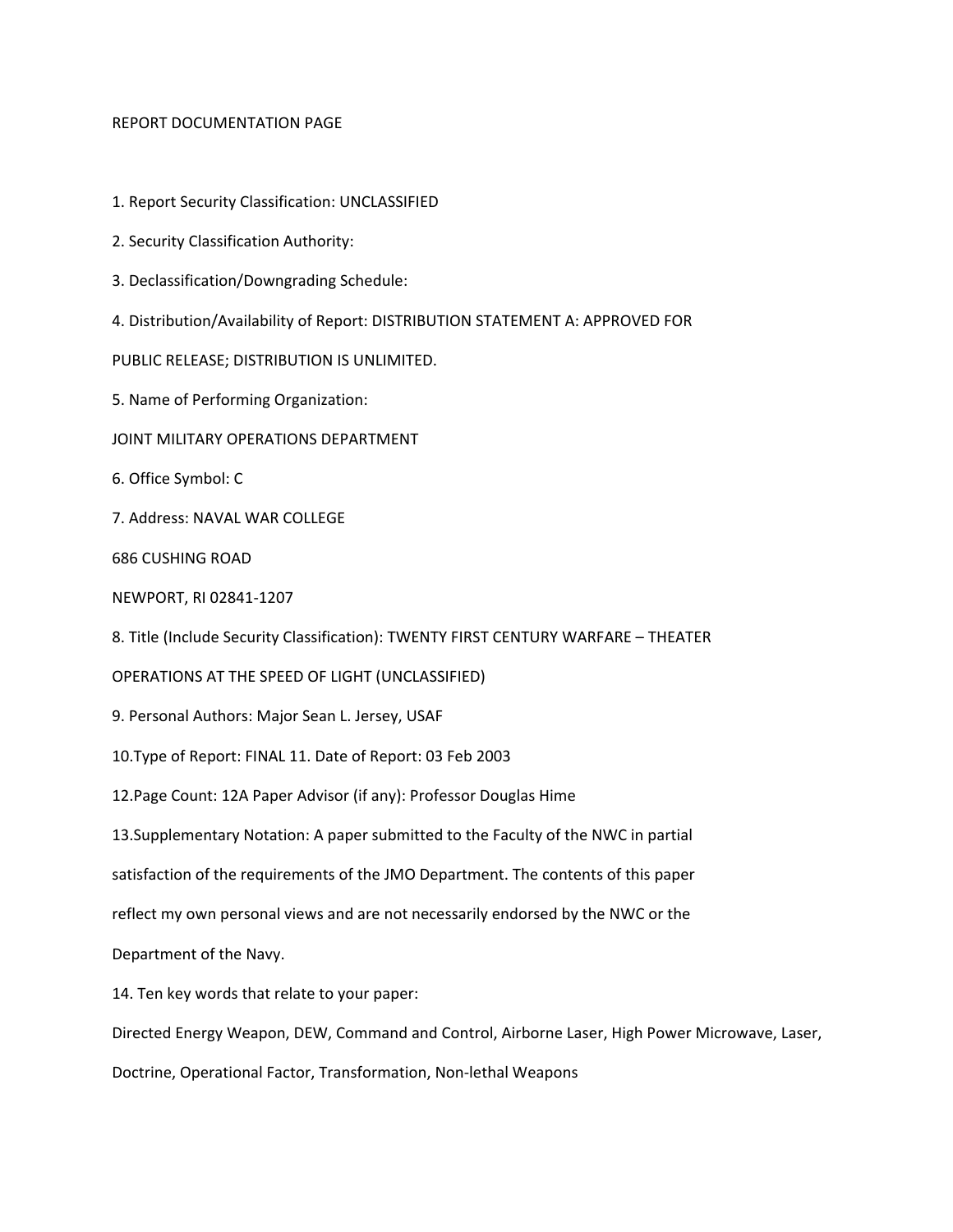15.Abstract: Commanders should begin integrating directed energy weapons (DEWs) into future combat operations. Laser and radio frequency weapons offer the ability to deliver precise doses of lethal power to distant targets at instantaneous speeds, thereby enabling revolutionary new combat capabilities. However, operational fires delivered by DEWs represent a significant departure from use of current weapons. Joint forces lack a coherent vision of how to fight with DEWs. Existing doctrine on planning, commanding, and executing operations is insufficient to exploit the full combat potential of speed‐of‐light weapons. While strong focus by war fighting commanders on missile defense has nurtured Airborne Laser (ABL) development, the author contends it is time to vigorously pursue doctrine envisioning lethal offensive applications. Too strict a focus on missile defense is unintentionally constraining development of U.S. combat capabilities by limiting examination of potential offensive missions for DEW systems like the ABL.

Visionary doctrine is needed to capitalize on the decisive combat capabilities that DEWs offer. The author contends strong leadership by the USAF and joint experimentation emphasizing spiral development will enable force transformation by facilitating assimilation of maturing DEWs. Failure to adapt may result in ceding the high ground to enemies bent on reducing U.S. military advantages.

16.Distribution /

Availability of

Abstract: Unclassified X Same As Rpt DTIC Users

17.Abstract Security Classification: UNCLASSIFIED

18.Name of Responsible Individual: CHAIRMAN, JOINT MILITARY OPERATIONS DEPARTMENT 19.Telephone: 841‐3556 20.Office Symbol: C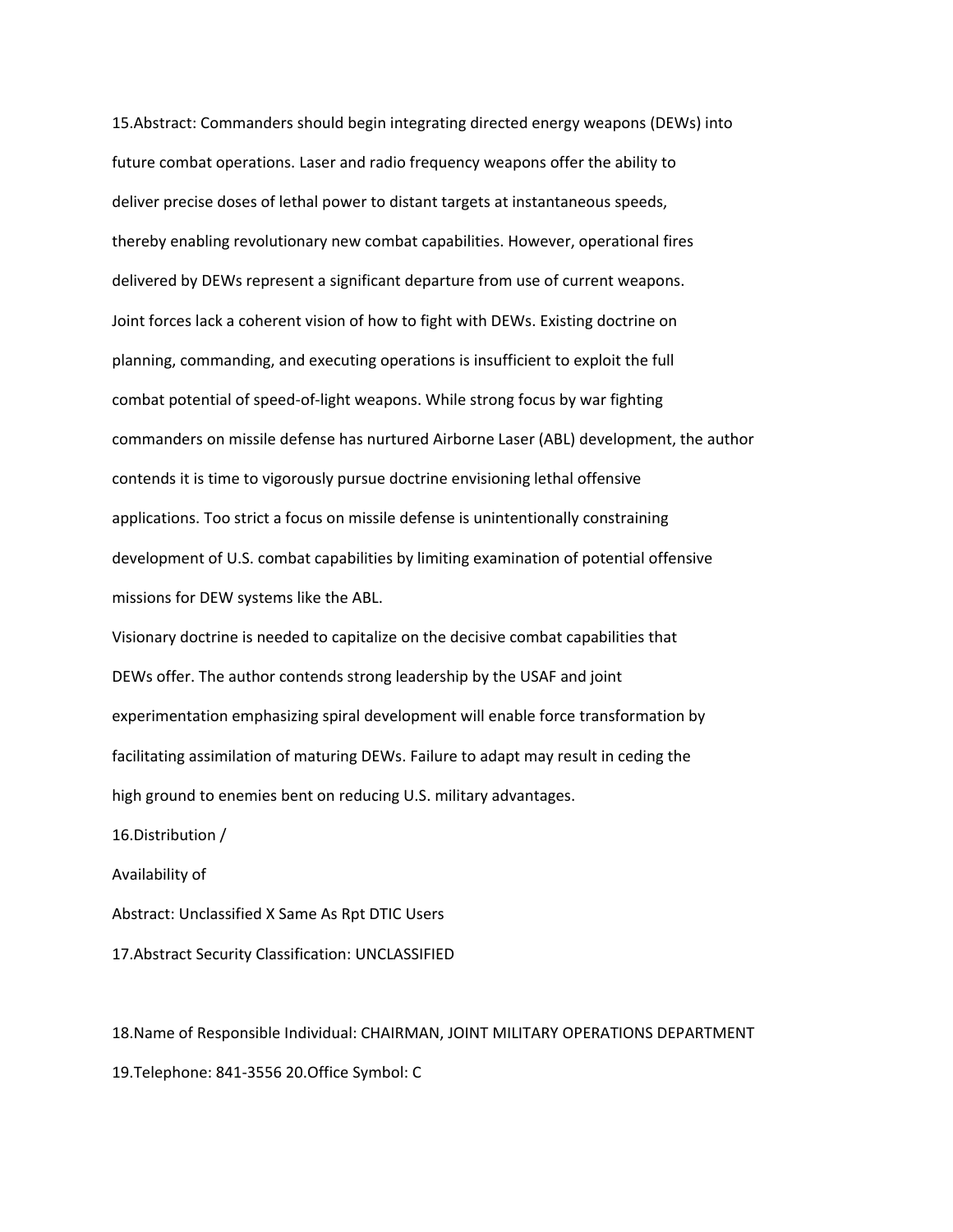Security Classification of This Page Unclassified

NAVAL WAR COLLEGE

Newport, Rhode Island

## **TWENTY FIRST CENTURY WARFARE –**

# **THEATER OPERATIONS AT THE SPEED OF LIGHT**

**by Sean Jersey ,Major, United States Air Force** 

A paper submitted to the Faculty of the Naval War College in

partial satisfaction of the requirements of the Department of Joint Military Operations.

The contents of this paper reflect my personal views and are not necessarily endorsed by the Naval War College, the Department of the Navy, or the Department of the Air Force.

Signature:

03 February 2003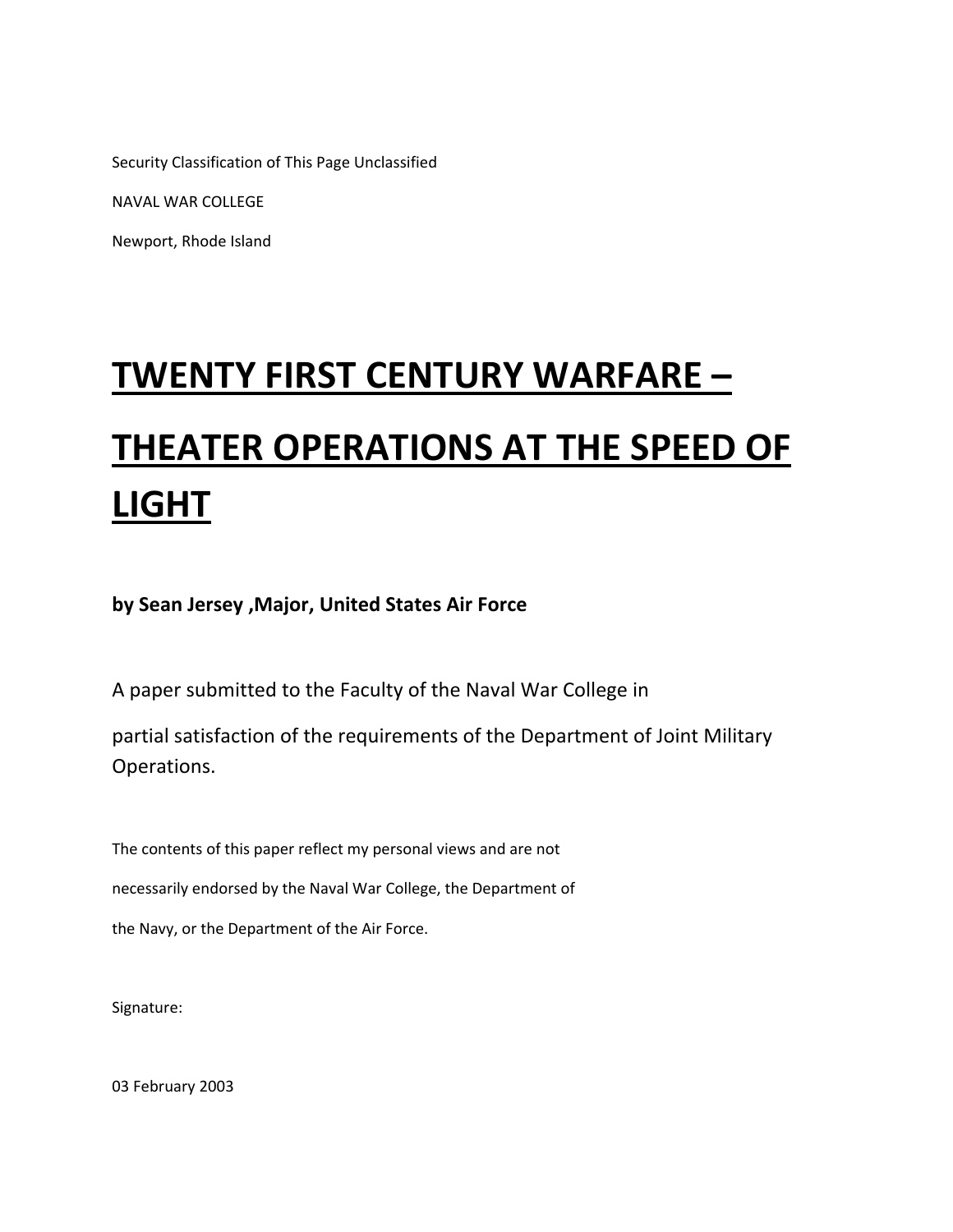#### **PREFACE**

I wrote this study to stimulate debate on the promising role of directed energy weapons in twenty‐first century joint warfare. The work is an outgrowth of my experience with missile defense, space, directed energy, and national security programs. I was fortunate to participate in development of the Airborne Laser and other directed energy weapon applications. Like many, I went to Kirtland Air Force Base a skeptic and came out a firm believer in these new weapons. Soon, high energy laser and high power radio frequency directed energy weapons will yield capabilities that U.S. war fighters can use to revolutionize the way we fight future wars in the same way aviation, missile, and stealth technologies did in the twentieth century. Too often, I have seen promising weapon concepts fail because we lacked the necessary vision. This experience and the sense of history provided by pioneers of modern airpower lead me to contend that the war fighters in the U.S. Air Force must continue to lead the rest of the Services and our Nation in developing the significant combat potential of directed energy weapons. I hope this paper "stirs the pot" while providing a few helpful lessons for those who continue the effort to deliver on that promise.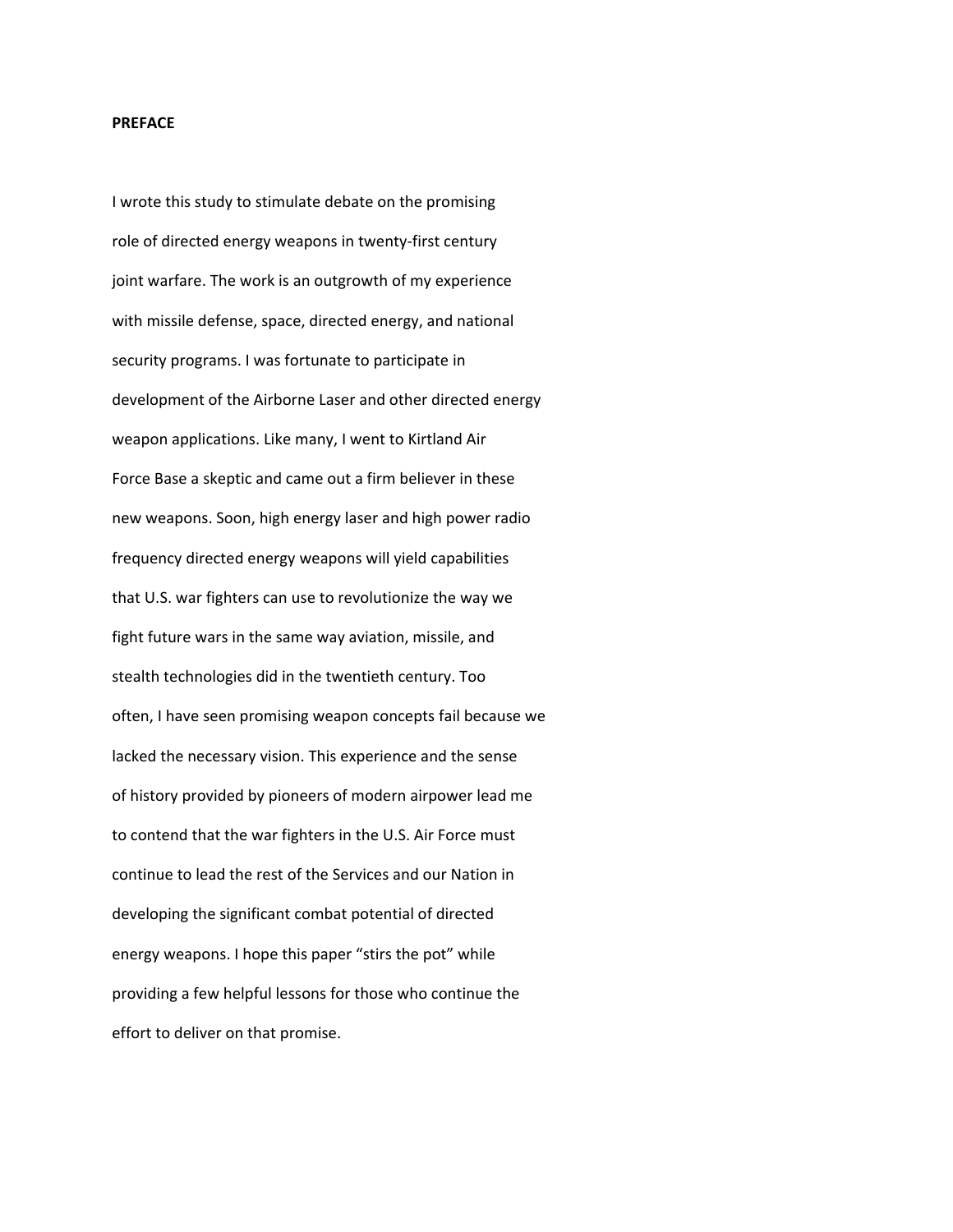I wish to thank Col Edward Duff (USAF, Retired), Col Douglas Beason (USAF, Retired), Lt Col Brent Richert (USAF), Mr. Michael Sheehan, and the crew of "laser huggers" at Kirtland Air Force Base who showed this skeptic the future of modern warfare. Most importantly, I owe a great debt to my wife Tracey and our two children, Shelley and Bryce, who collectively make the future worth fighting for.

#### ii

#### **ABSTRACT**

Today's commanders should begin integrating directed energy weapons into combat operations. Directed energy technology is beginning to deliver on its promised potential. Existing and planned laser and radio frequency weapons offer the ability to deliver precise doses of lethal power to distant targets at nearly instantaneous speeds, thereby enabling revolutionary new combat capabilities. However, operational fires delivered by directed energy weapons represent a significant departure from employment of current weapons. As such, their use will require considerable out‐of‐theater planning and coordination for effective command and control—issues we have only begun to address.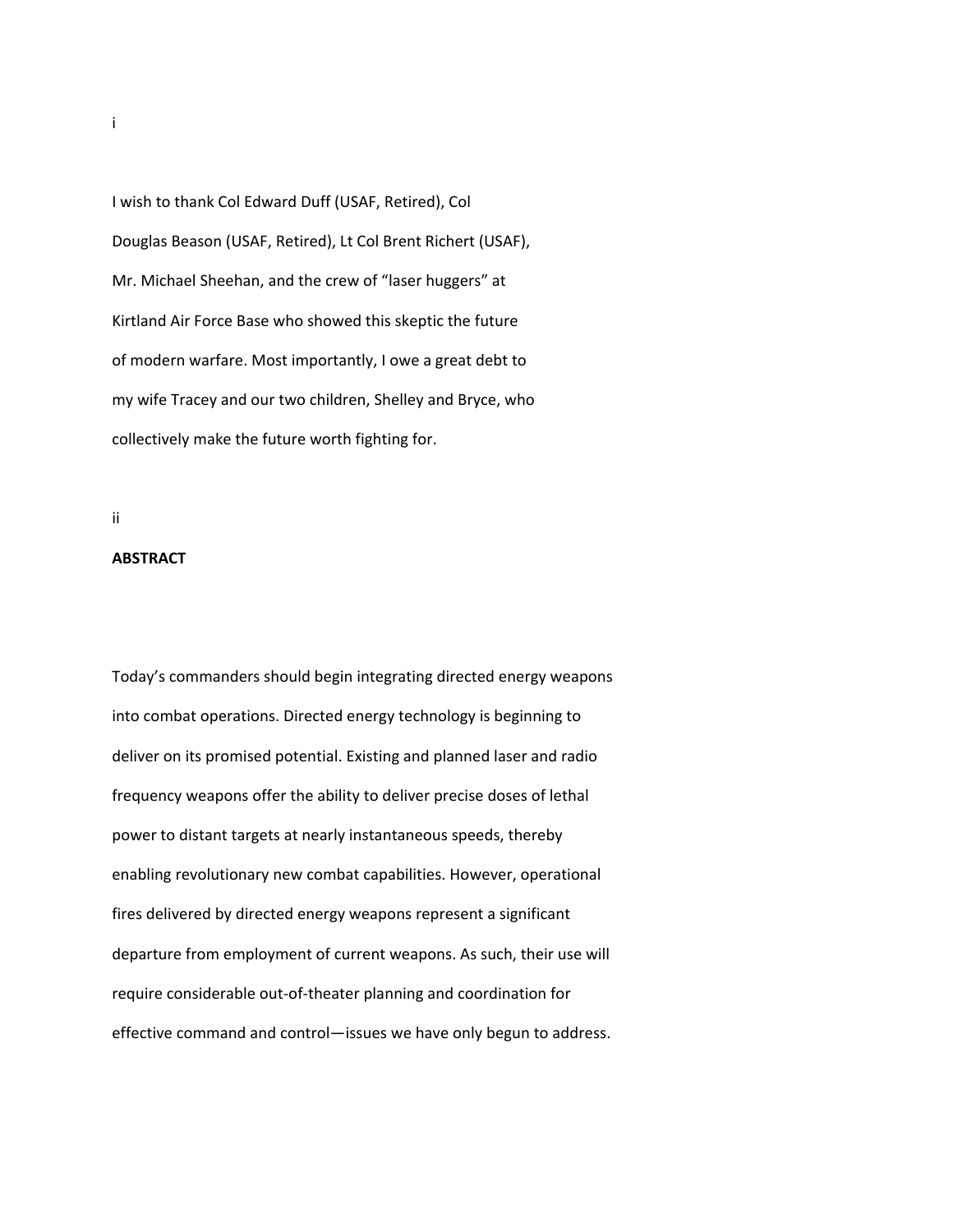Joint forces lack a coherent vision of how to fight with directed energy weapons. Existing doctrine on planning, commanding, and executing operations is insufficient to exploit the full combat potential of speed‐of‐light weapons. While strong focus by war fighting commanders on missile defense has nurtured Airborne Laser development, the author contends that it is time to vigorously pursue lethal offensive applications. Continued focus on missile defense is unintentionally constraining development of U.S. combat capabilities by limiting examination of potential offensive capabilities for directed energy weapon systems such as the Airborne Laser.

Visionary doctrine is needed to capitalize on the decisive combat capabilities that directed energy weapons offer. The author contends that strong leadership by the Air Force and a joint experimentation architecture emphasizing spiral development will enable the transformation of today's forces by facilitating assimilation of maturing directed energy technologies. Failure to adapt may result in ceding the technological high ground to enemies bent on reducing the wide advantage in capabilities enjoyed by U.S. military forces.

iii

#### **INTRODUCTION**

Why should today's military commanders begin integrating directed energy weapons (DEWs) into future combat operations?1 This paper seeks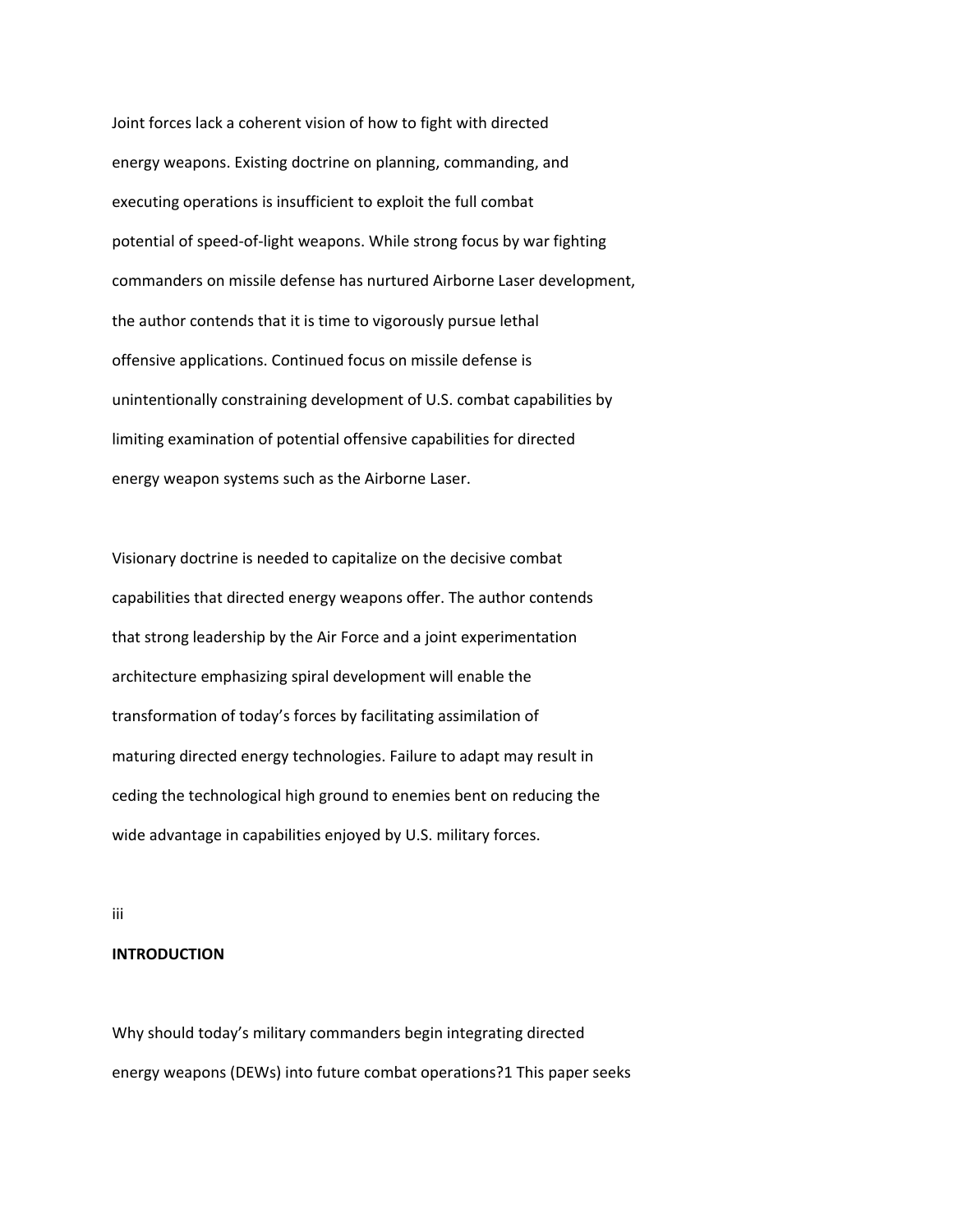to answer this question by examining how precision operational fires using DEWs could provide valuable options to U.S. military forces. It discusses operational level command and control issues that the Services must consider for the effective use of high energy laser (HEL) and high power radio frequency (RF) weapons, which can be fielded in the early twenty‐first century. Finally, this paper addresses the vital role of doctrine in transforming future military operations.

Fig. 1 – Artist's Conception of Airborne Laser Operation (Photo Courtesy of the Air Force Research Laboratory) "We have seen the miracles associated with things like the Airborne Laser. Who could possibly imagine being able to shoot a laser hundreds of kilometers through the atmosphere and hit a target only a meter or so in diameter? I know I didn't believe it. No, I was the biggest skeptic in the world, and I took my leather jacket and my white scarf right out to Kirtland [Air Force Base, New Mexico], sat my butt down, and said 'You guys are going to have to prove this to me.' I left there saying, 'Amen, brother,' because it is going to work."2 –General John P. Jumper, USAF (2001) Directed energy weapons will provide revolutionary combat capabilities to U.S. Armed Forces in the early twenty‐first century. Operational fires delivered by DEWs represent a dramatic departure from employment of current weapons. Laser and RF weapons offer the ability to precisely deliver lethal power to points across the globe at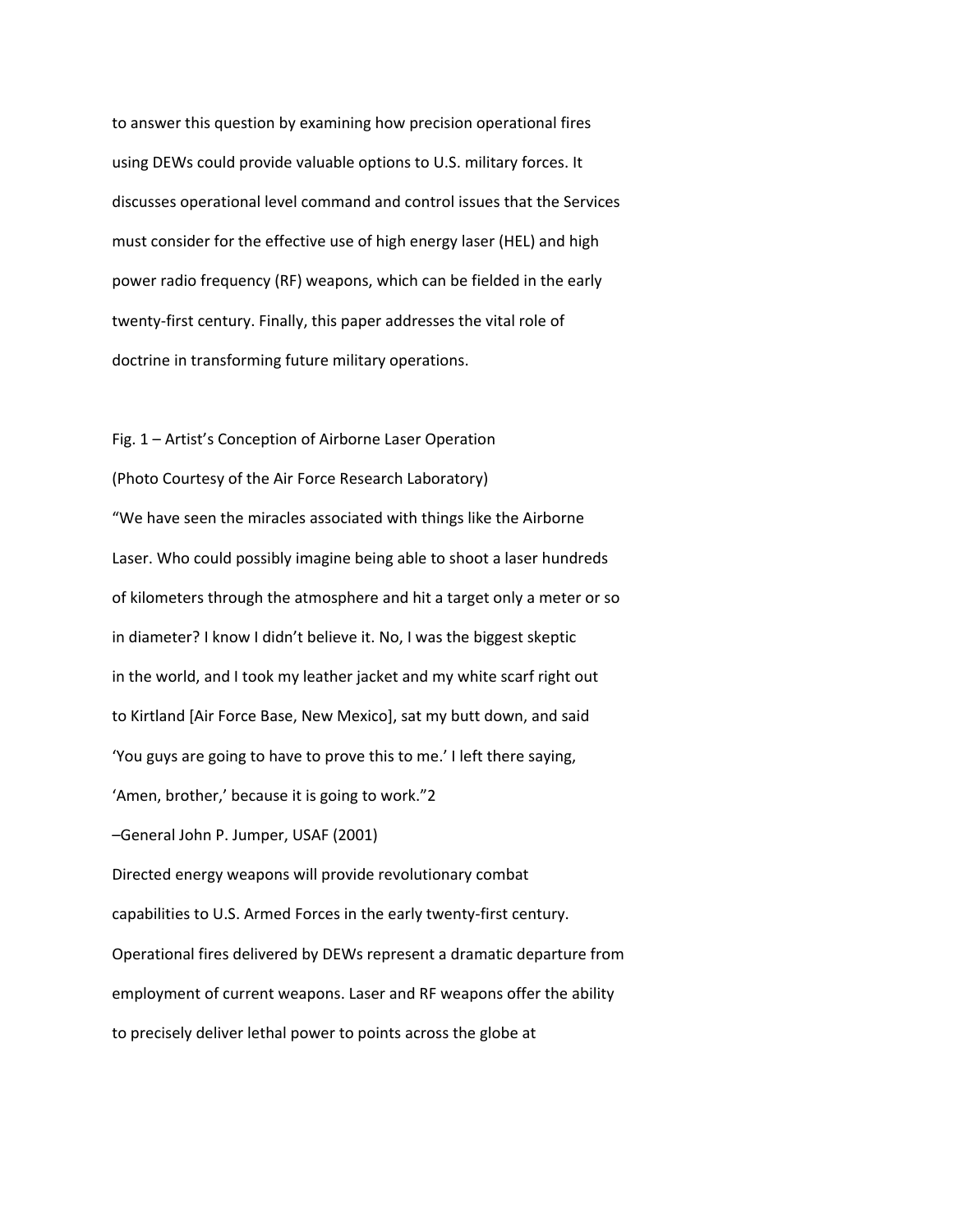instantaneous speeds—deeply altering our conception of operational factors time, space, and force. Skeptics note that we heard this promise under the Strategic Defense Initiative of the 1980's. Then, the siren promise of technology outpaced our ability to engineer the weapons. Today, the situation is reversed with DEW development outpacing changes in doctrine needed to exploit the fighting capabilities of these revolutionary arms.

Revolutions are tricky affairs. The term "revolution" implies momentous and rapid change. For some, change wrought by revolution poses a threat. For others, revolution spells opportunity. So how do self‐proclaimed skeptics like General Jumper commit to buying an expensive and unproven weapon like the Airborne Laser (ABL; see Figure 1) at a time when the Air Force is struggling to buy next-generation fighter aircraft? Doubters laughed off Jumper's quip as a sop for the "laser huggers" who nurture dreams of zapping targets with lasers and "deludium Q‐36" particles. Well, the skeptics got it wrong. A revolution is taking place in the Armed Forces—but it's not hiding in the labs. The revolution is occurring in the minds of fighting men who have a vision of how they want to win future wars and have learned how to harness the capabilities of modern technology needed to transform their vision into reality.

Joint Vision 2020 lays out the strategic vision for developing capabilities in today's Armed Forces needed to meet U.S. national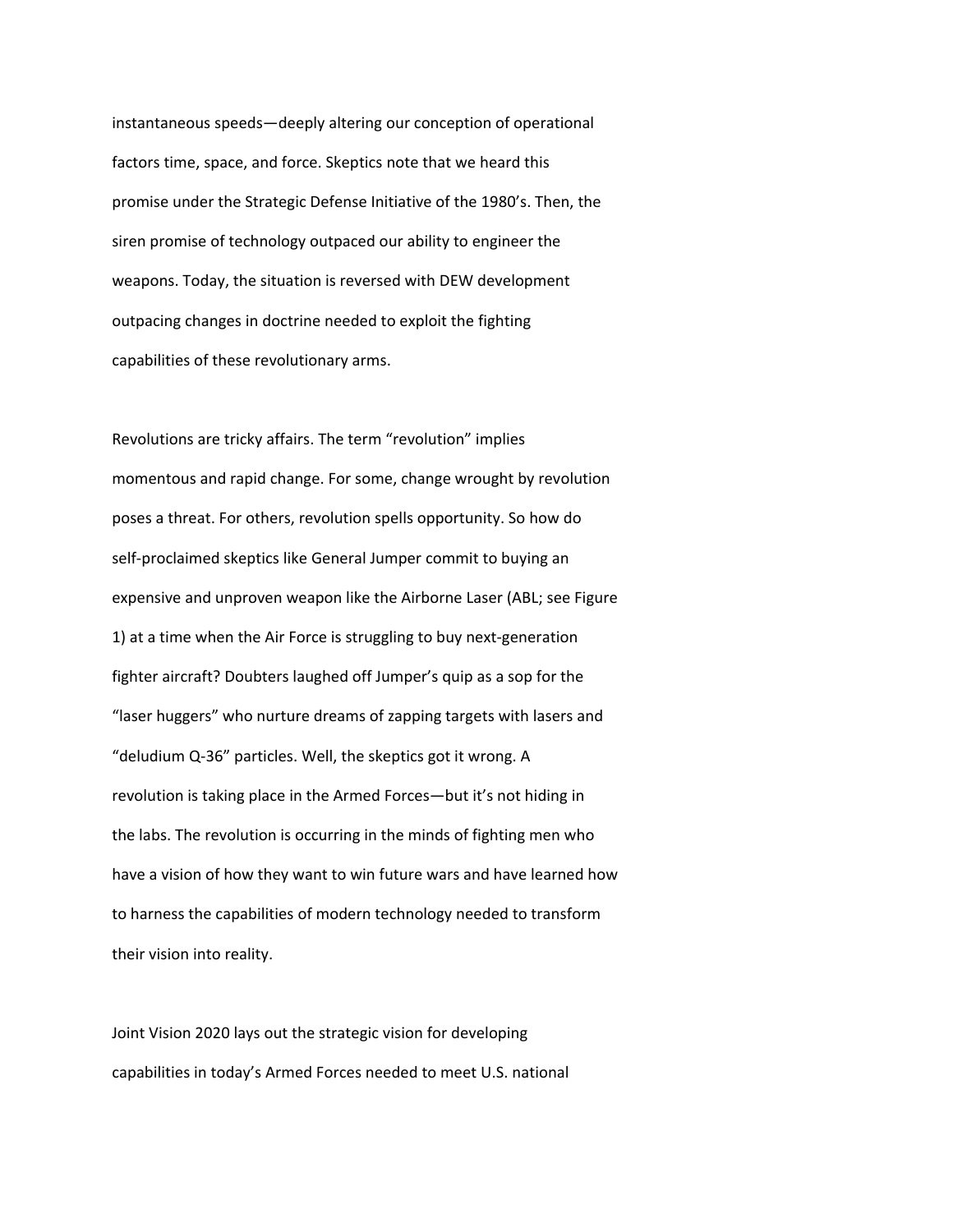security needs in the twenty‐first century. Modern technologies such as directed energy will provide the means by which our fighting forces can attain full spectrum dominance through core capabilities of dominant maneuver, precision engagement, focused logistics, and full dimensional protection.3 The Services have complementary visions describing how

each plans to use its core competencies and emerging technologies to achieve the shared goal of full spectrum dominance. The question then becomes how commanders can use DEW technology to support these strategic visions.

To answer this question, the Air Force initiated two studies that examined potential combat applications for DEWs. In 1998, the Directed Energy Applications for Tactical Airborne Command Study identified promising tactical applications for DEWs.4 In 2000, the Congress and DoD capitalized on this initiative by developing a High Energy Laser Master Plan to focus investment on emerging national security needs. Both studies asserted that DEW systems are ready for many of today's most challenging weapons applications and their use would maintain an asymmetric technological edge over our adversaries.5

#### **WHY DIRECTED ENERGY?**

Military fascination with directed energy technology is understandable when one considers the unique operational capabilities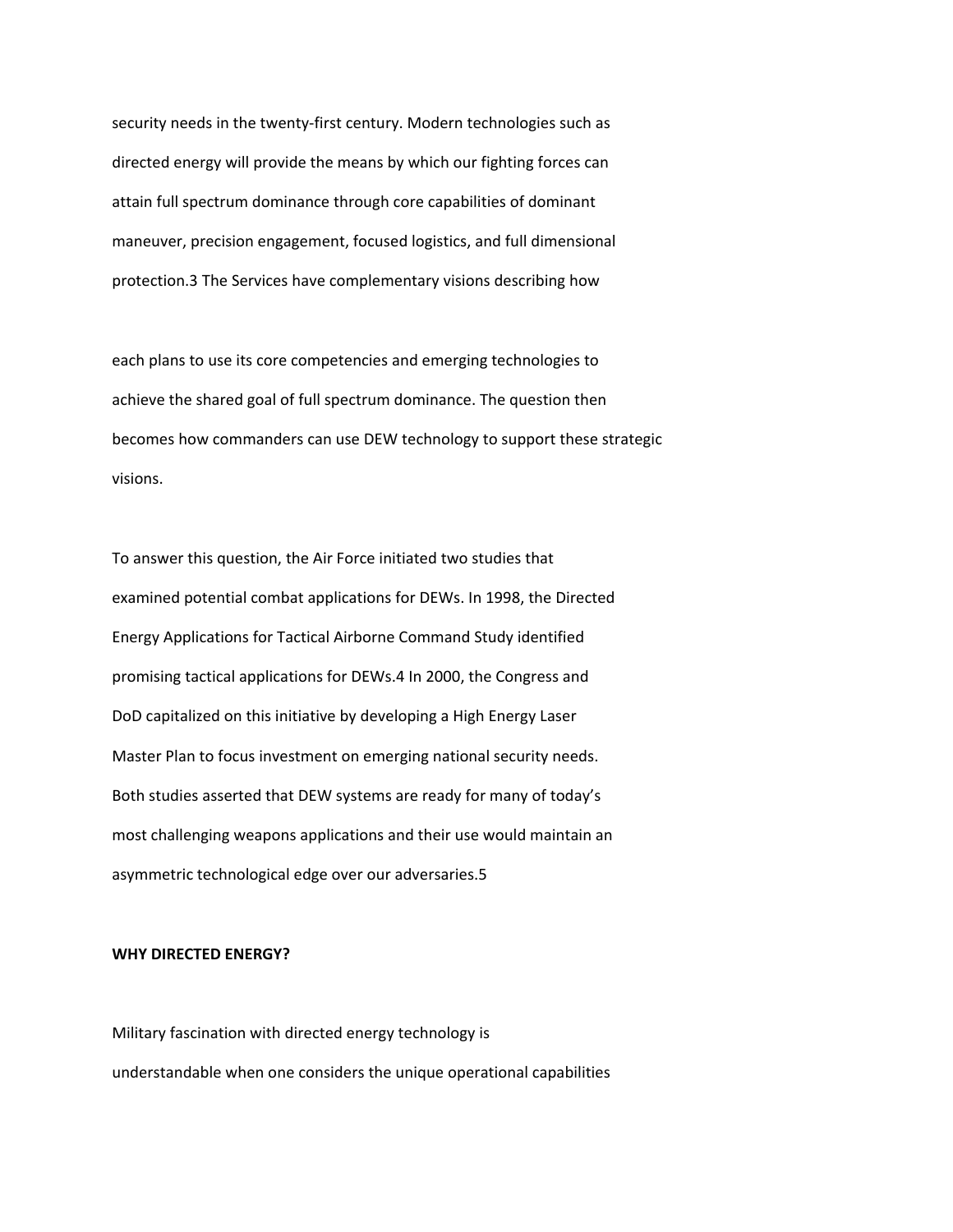DEWs bring to the fight. First, they deliver lethal energy at the speed of light.6 This enables instant reaction to fast, highly maneuverable targets by eliminating many problems with arming, aiming, and reloading.

Second, DEWs can deliver discriminate firepower with precise accuracy.

This enables commanders to choose both the level (nonlethal to complete destruction) and area (pinpoint to wide area) of damage desired.7 Third, DEWs cost less to operate compared to conventional missiles or guns. Like all weapons, DEWs require investments in technology and support. However, since each "round" is pure energy, firing the DEW costs relatively little. More, the use of electrically powered devices (e.g., solid‐state lasers and RF payloads) simplifies logistics.

Fourth, DEWs can rapidly engage multiple targets simultaneously.8 With the advantages noted above, DEWs have a deep magazine that enables constant and persistent attacks. Fifth, the transmission characteristics of electromagnetic energy permit attacks on previously untouchable targets. For example, laser energy is best suited for transmission in space, enabling global reach for operational fires. RF energy, on the other hand, is unaffected by weather and can penetrate deep into the earth, enabling attacks on buried bunkers. Together, these advantages offer compelling reasons to pursue operational DEW applications.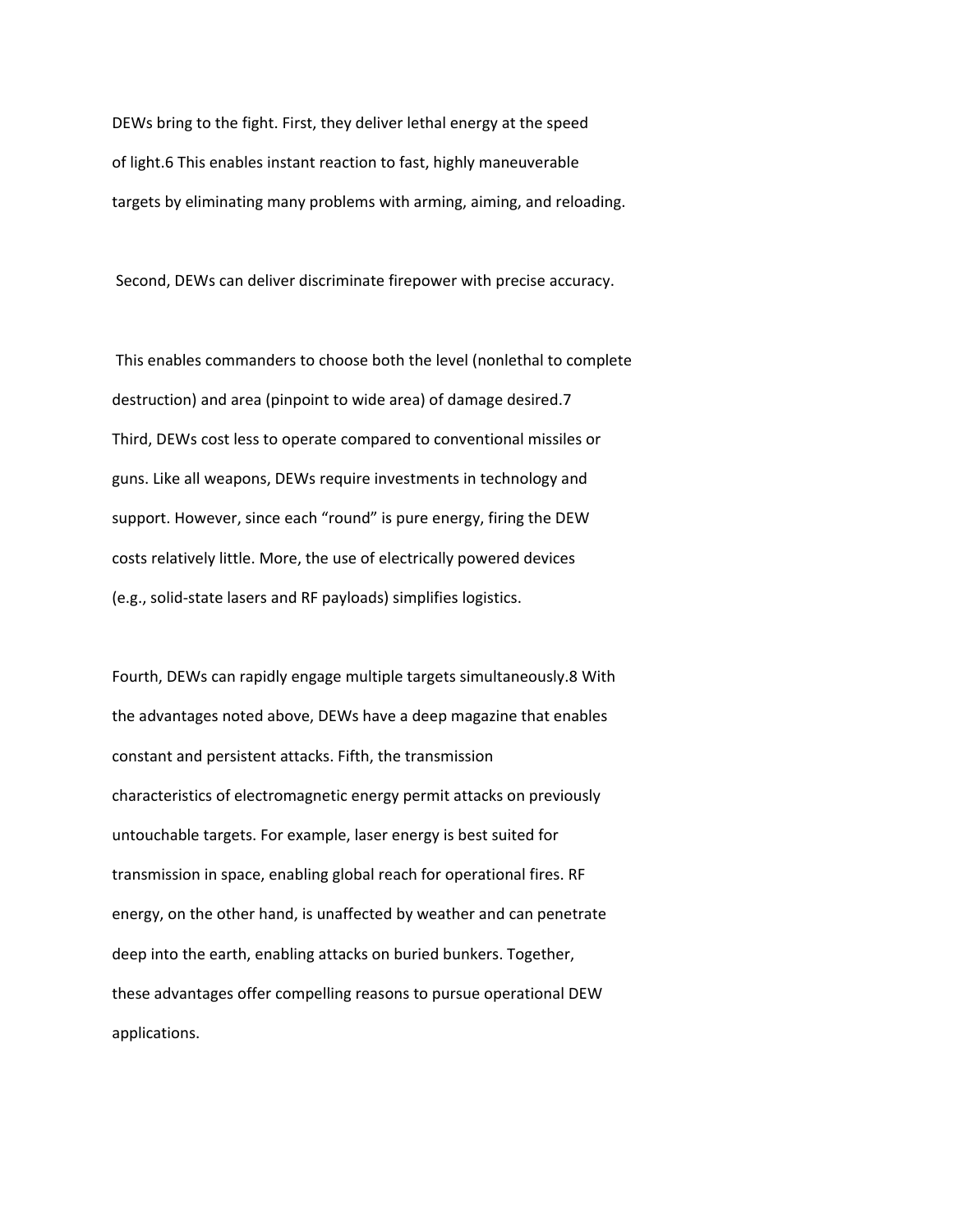DoD laser weapon research and development focuses on improving laser devices, beam control systems, and advanced optics along with understanding lethality mechanisms for damage effects.9 Chemical lasers such as the ABL's chemical oxygen/iodine laser are used today because they have the power and beam quality needed to project lethal energy over long distances. Operational and strategic missions are feasible for these lasers (e.g., missile defense, global power projection, etc.) but current systems are too large for most tactical applications. In contrast, solid‐state lasers are compact and run on electricity, a ready power source on aircraft, ships, and armored vehicles. Scientists expect solid-state lasers will deliver the lightweight, compact devices needed for battlefield applications in the coming decade. Beam control technology is a critical enabler since all lasers require the means to concentrate lethal power on the target.10 Finally, lethality analysis is vital because attacking targets with laser energy entails fundamentally new kill mechanisms compared to the kinetic effects we have known for centuries. RF weapons research follows a similar path.

RF weapon research and development focuses on improving antennas, pulsed power devices, and microwave sources along with understanding the effects of RF emissions on target electronics. Over the past two decades, Air Force scientists and engineers have significantly reduced the size, weight, and volume of microwave sources and antennae while simultaneously increasing power levels.11 These efforts are bearing fruit with several weapons concepts being tested and developed.12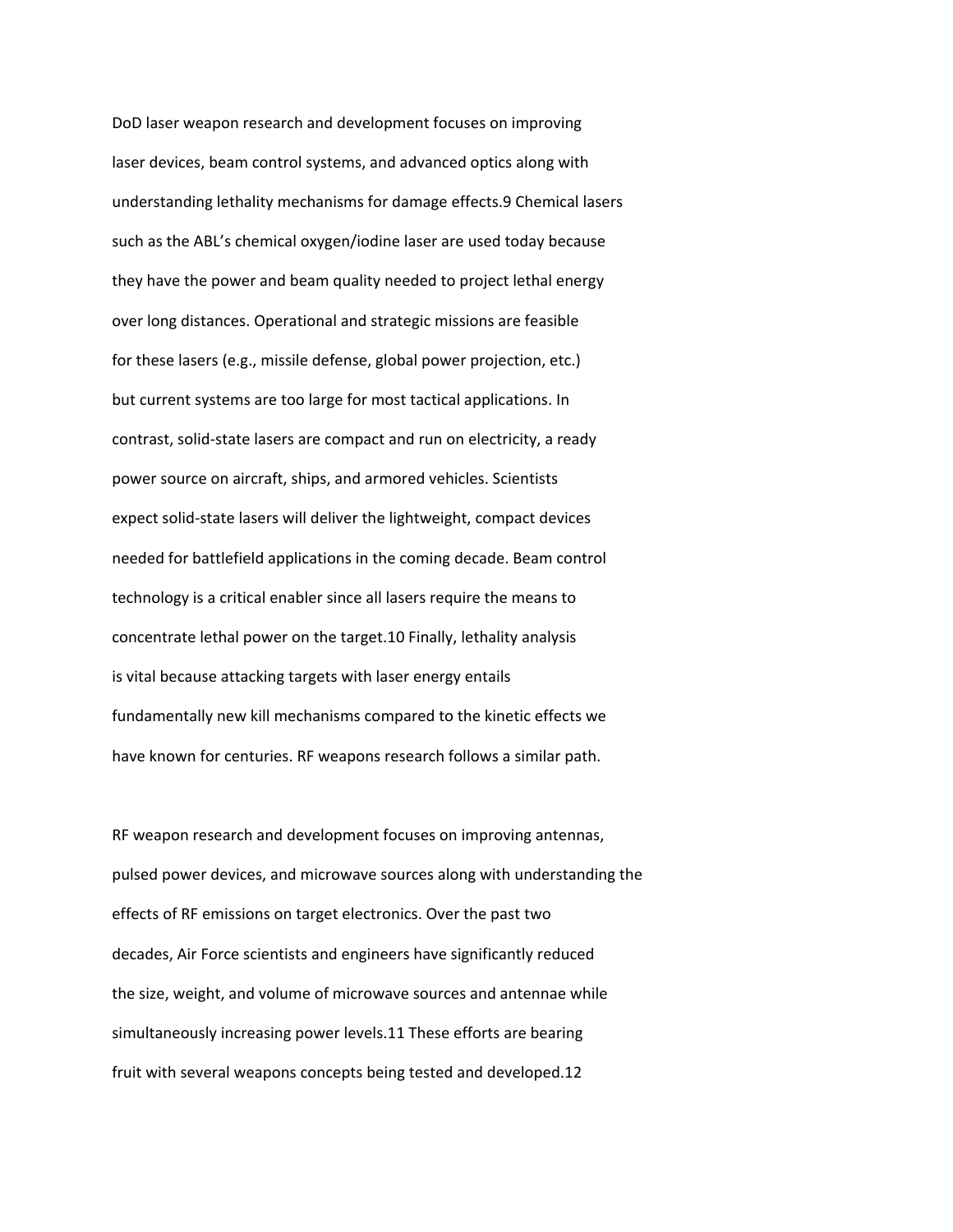Together, HEL and RF technologies are mature enough to address a variety of operational missions, both offensive and defensive.

Maturation of directed energy technology is providing combatant commanders with weapon systems that address critical missions such as missile defense and force protection. The Air Force‐led development of the ABL as a shield against ballistic missiles is the most ambitious, but other programs are equally exciting. Together with Israel, the Army is developing the Tactical High Energy Laser for defense against short range rockets. The Marine Corps is leading joint development of a vehicle‐mounted area denial system with the Air Force.13 (See Figure 2.) The Navy also is considering DEWs for fleet defense.14 Offensive applications include the Advanced Tactical Laser system for attacking ground targets from tactical aircraft and RF weapon payloads for unmanned combat air vehicles (UCAVs) that can be used for command and control warfare.15 All of these programs fill vital needs for the combatant commander. Still, the future offers much greater possibilities.

Fig. 2 – Existing DEW Programs (Left, Vehicle‐Mounted Area Denial System;

Right, THEL Concept; Photos Courtesy of AFRL and Army SMDC, respectively.)

Creative minds have examined different architectures for conducting DEW fires. Two methods often cited are RF weapons delivered by UCAVs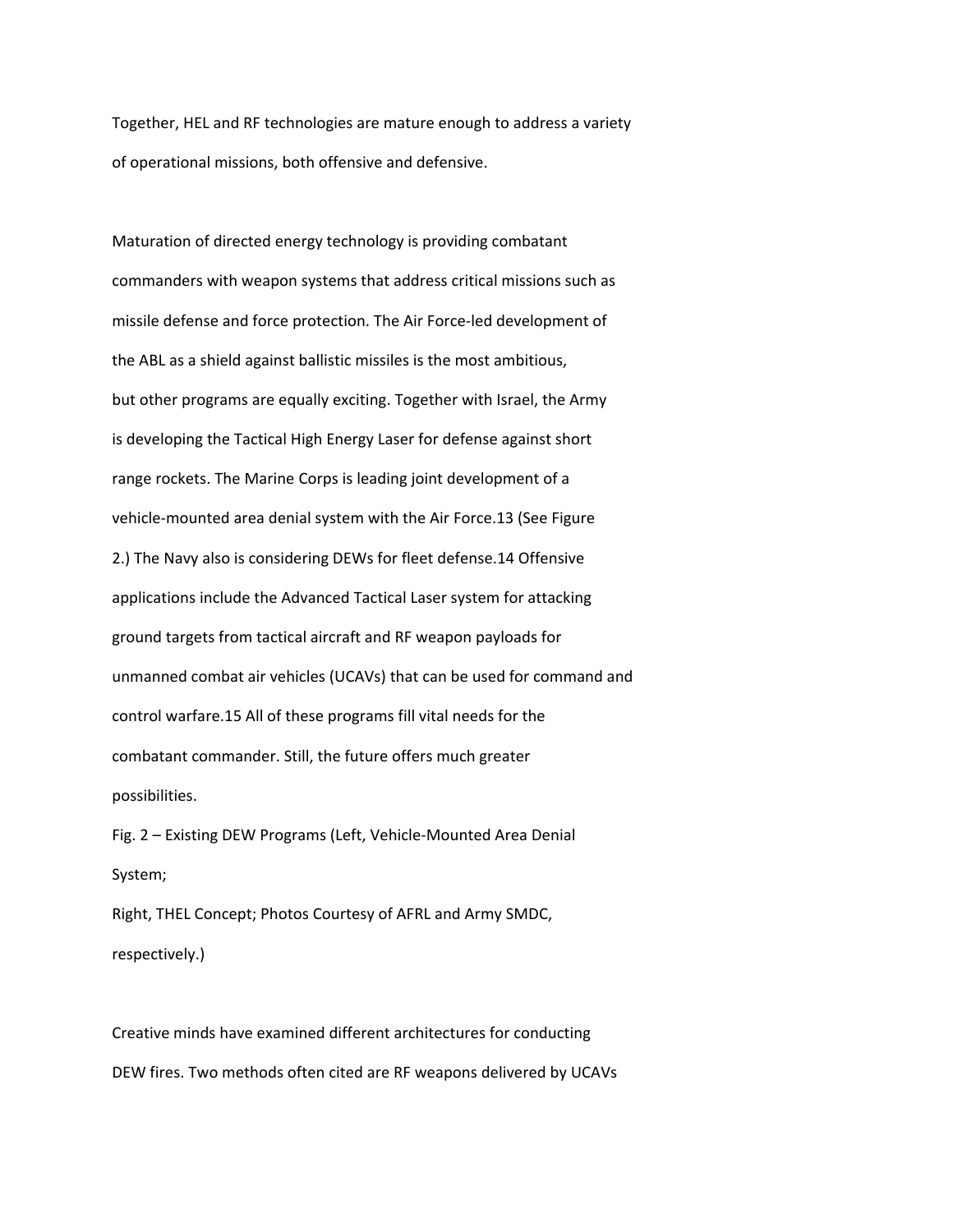and lasers directed by relay mirrors.16 The RF weapon concepts (Figure 3) offer the ability to attack buried bunkers or heavily defended air defense sites, and is viable in the near‐term. For lasers, analysts agree the most operationally effective and politically viable configuration is a combination of space‐, air‐, and ground‐based lasers operating with relay mirrors.17 Such systems could accomplish missile defense, counterair, counterspace, and land attack from platforms that never leave the friendly confines of the United States.18 Both options pose challenges for planning, commanding, and executing fires. Thus, aggressive efforts to integrate doctrine for DEW fires into the joint force are a crucial step towards providing commanders with more lethal power projection capabilities in the timeframe for Joint Vision 2020 and beyond.

Fig. 3 – Future Concept of UCAV Attack Using RF Weapons (Photo Courtesy of The Boeing Company) Our failure to vigorously pursue doctrine envisioning lethal offensive DEW applications unnecessarily constrains U.S. combat capabilities. As we learned during the past decade with information systems, existing technology enables significantly greater combat power than our Service cultures and doctrine allow us to assimilate and employ.19 Defensive applications envisioned for the early twenty first century provide a good base for establishing the combat viability of DEWs. However, it is time to accelerate development of visionary doctrine in order to capitalize on the decisive combat capabilities that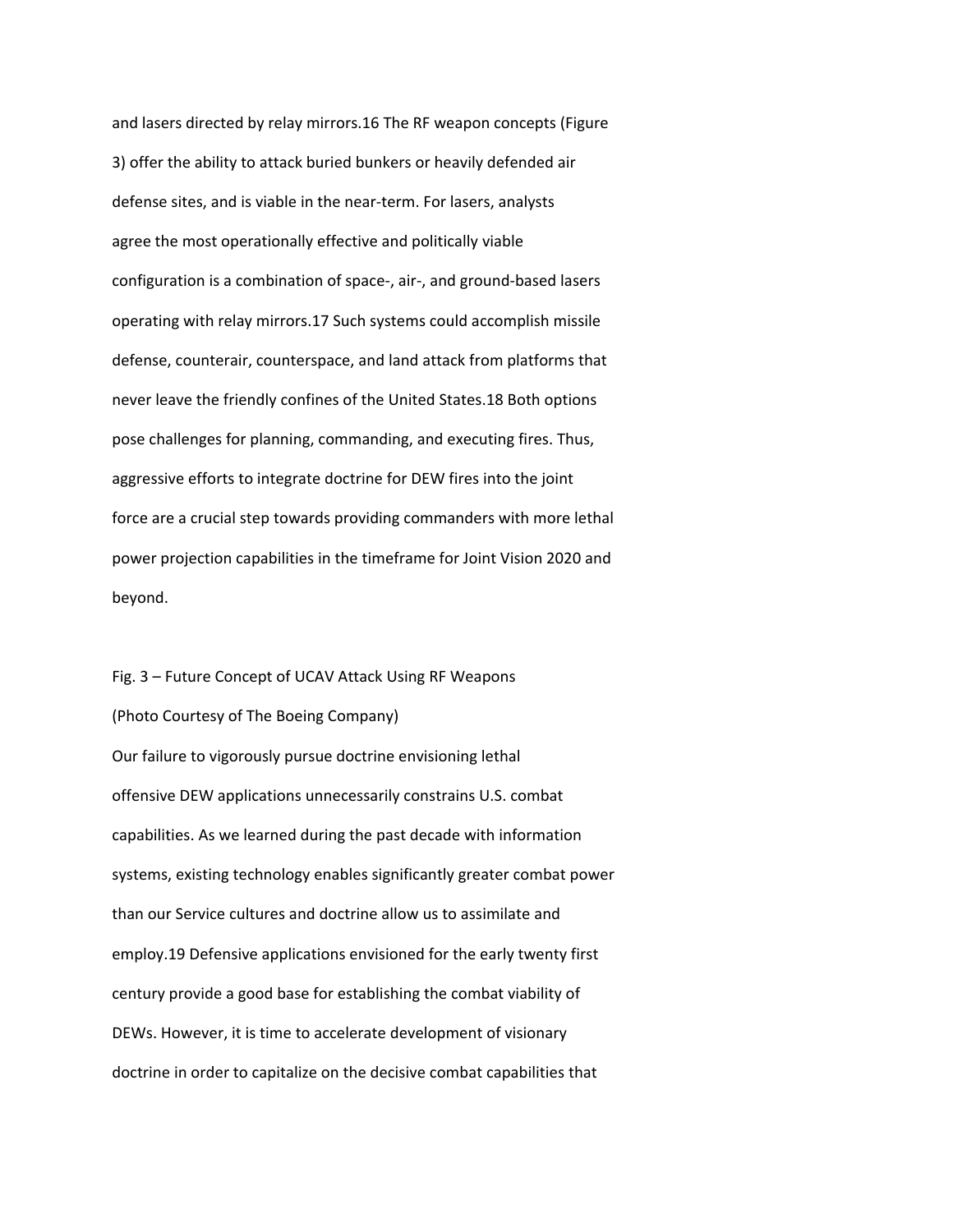DEWs can provide to future U.S. military forces.

#### **TICAL IMPLICATIONS FOR THEATER OPERATIONS**

DEW technology offers far greater combat capability than present doctrine allows us to employ. Operational fires by DEW systems will differ significantly from conventional fires in their effects and methods of execution.20 Thus, integrating DEW fires into joint campaigns and major operations requires modification of existing doctrine for planning, commanding, and executing these attacks. Establishing command and control doctrine is a vital step leading to integration of new combat systems with joint forces because how we command and control often determines how we organize, plan, and execute missions. In the interest of brevity, this paper examines three basic command and control issues that must be resolved in order to integrate DEWs in joint forces; command relationships, coordination of operational fires in a theater, and integration of DEW fires in the joint targeting process.

New weapon systems raise basic questions about command relationships. Combatant command (COCOM) is the authority of a combatant commander that provides full authority to organize and employ forces needed to accomplish assigned missions. OPCON is inherent in COCOM and gives the commander authority to direct all aspects of military operations and training needed to accomplish assigned missions.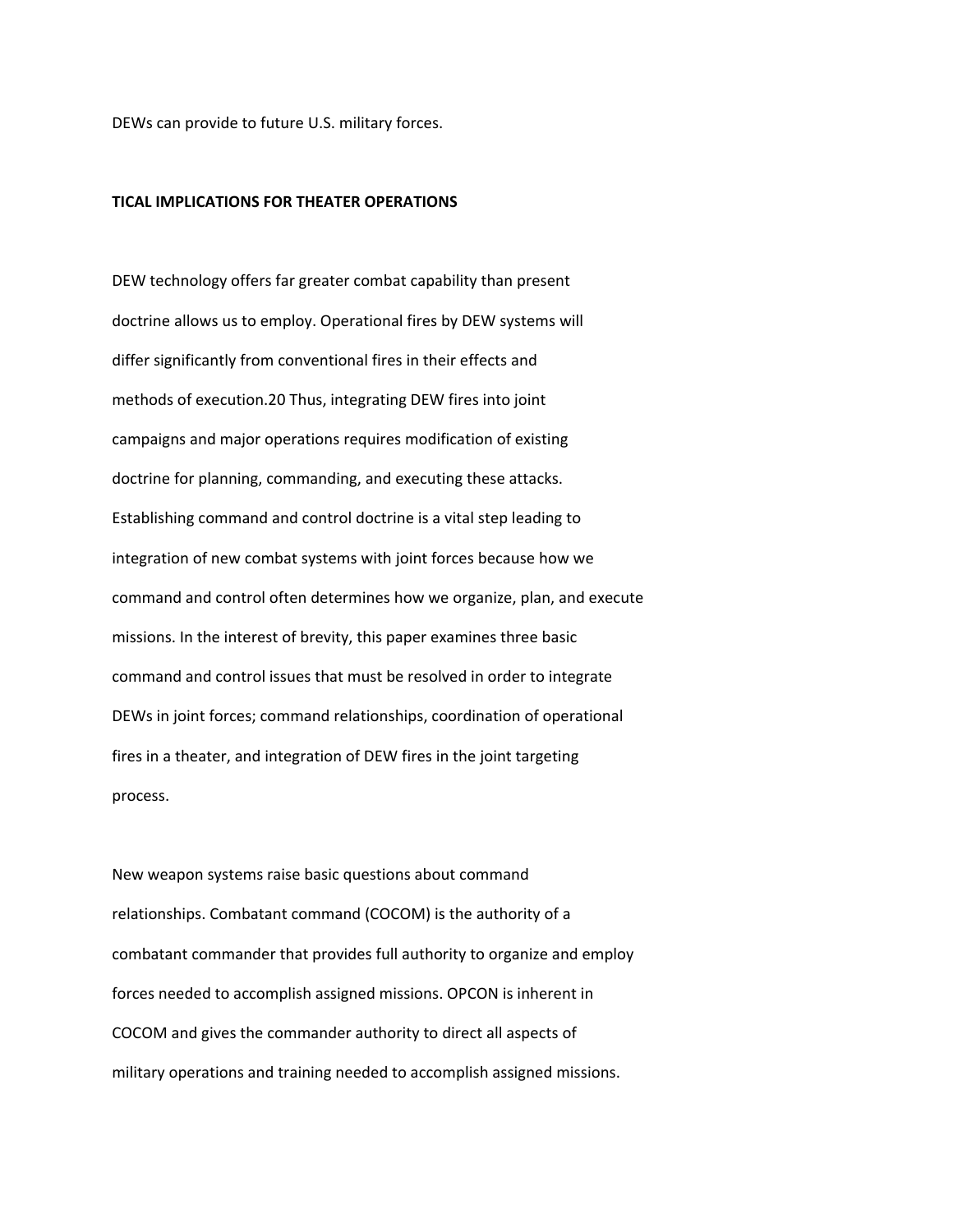Unlike COCOM, OPCON may be delegated and exercised through subordinate commanders.21 The Services have well‐established command relationships for their respective forces and weapon systems. Thus, command and control of operational fires using RF warhead‐equipped UCAVs appears straightforward since the weapon platforms fall under existing Navy and Air Force operating structures. Command relationships for new multi role DEW systems will be more problematic, especially for those that have strategic capabilities.

Command relationships for multi‐role military assets that are capable of executing strategic, operational, and/or tactical fires have always been controversial.22 Still, we have developed workable solutions at the strategic and operational levels for air and naval assets. Consider the example of strategic bombers. Under current doctrine, U.S. Strategic Command (USSTRATCOM) retains COCOM over strategic assets such as B‐2 bombers but transfers OPCON to the Joint Force Air Component Commander (JFACC) when the bombers depart the continental United States.23 Once the bombers leave the area of responsibility (AOR), the JFACC returns OPCON to the original commander.

This arrangement provides a starting point for developing command relationships for future DEW assets like the ABL, but delegating OPCON will not always be feasible or desirable.24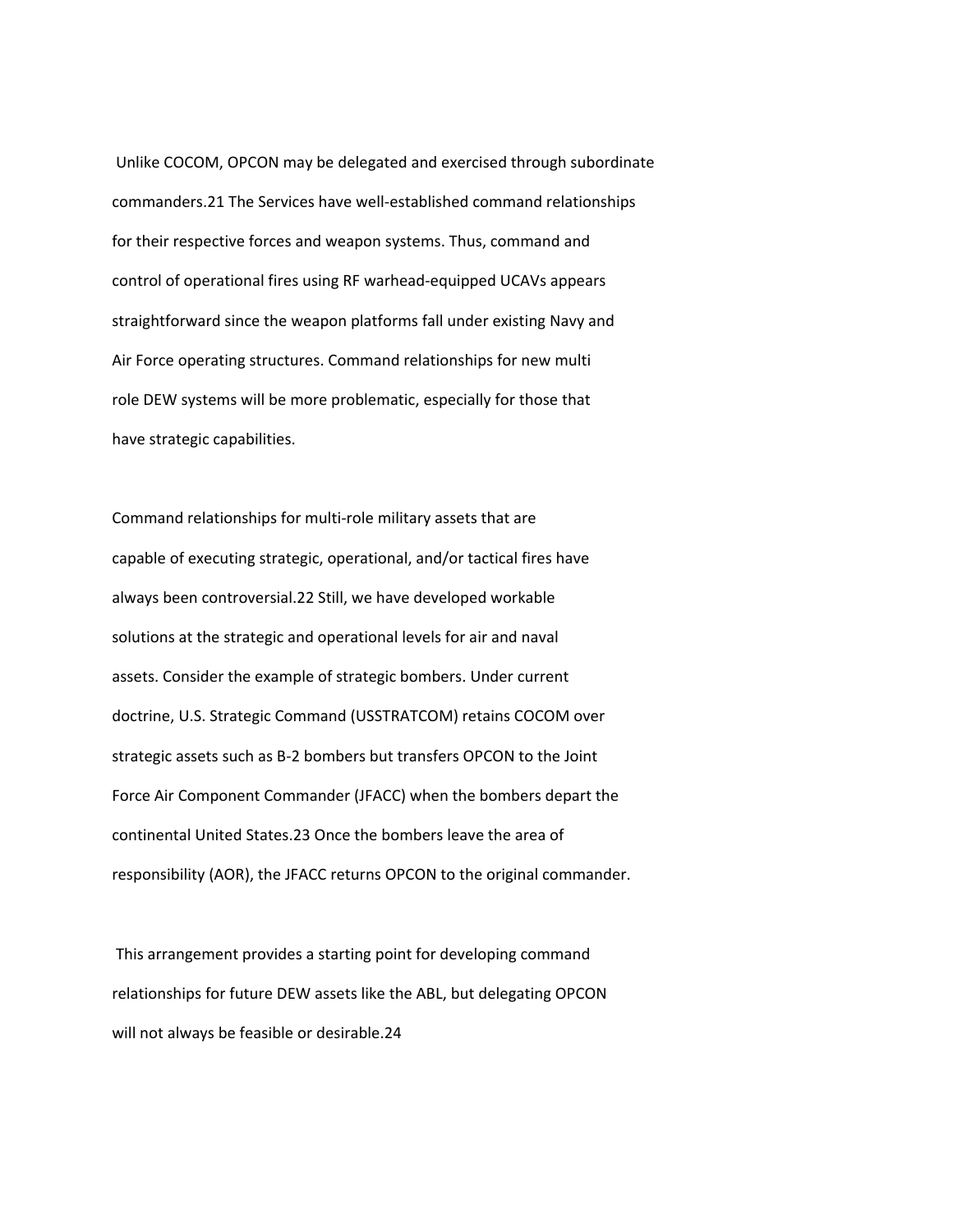Due to their global nature and strategic missions, USSTRATCOM (or a similar joint command with a global mission) should retain OPCON of high value DEW assets.25 Transferring OPCON of such assets is ill‐advised for two reasons. First, certain DEW assets can provide operational fires from outside the AOR. For example, fixed GBL sites located in the United States or mobile ABL systems stationed out of theater may deliver operational fires in the AOR through relay mirrors. This "reachback" arrangement is advantageous because it obviates the need for specialized planning skills and communication capacity in theater. Force protection is also easier because planning and support takes place in friendly areas. Second, as with strategic lift and space forces, some DEW systems can support multiple theaters. In this case, the responsible commander allocates effects rather than specific forces. The Joint

Force Commander retains the ability to control effects by using staff coordination and liaison processes, but will not "own" the shooters. While this idea still makes some uncomfortable, the trend toward shared assets is undeniable.26 Operationally, the arrangement is viable if we train and exercise accordingly since many space assets and strategic airlift assets are controlled in a similar fashion. Coordinating DEW operational fires in a theater may prove more troublesome.

The question over who controls DEW fires in theater may prove nettlesome due to the very attribute that makes the systems valuable – their flexibility. Mission flexibility enables one DEW platform to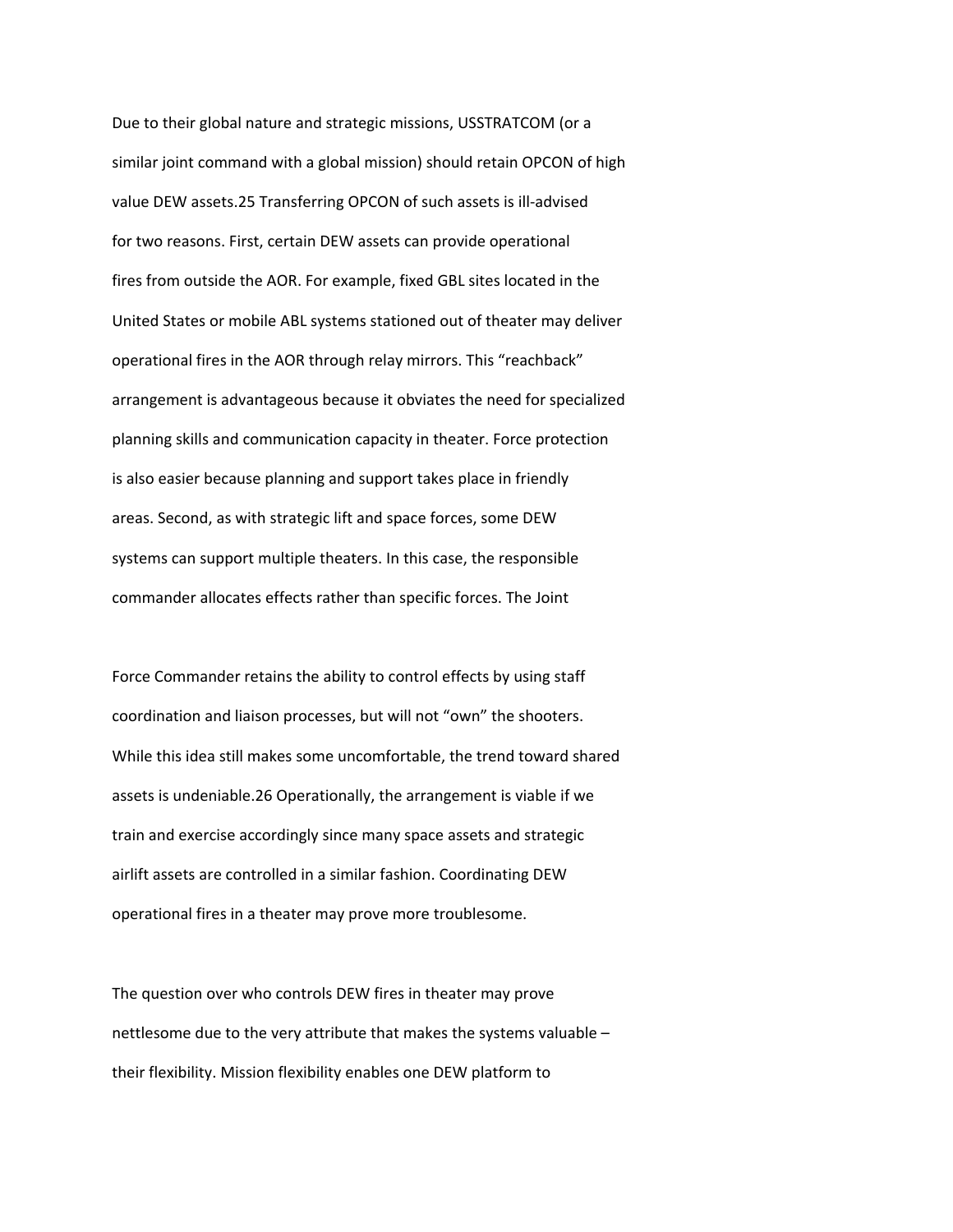accomplish several tasks. Hence, command and control issues are likely to arise over coordination and allocation of DEW operational fires. For example, a commander may elect to use the same GBL weapon to conduct a counterspace mission in the morning, a counterair strike in the afternoon, followed by an ISR mission in the evening, with on‐call support for missile defense. Different component commanders on the joint staff may plan each operation, but all must go to the same Service component for execution. Which component commander should coordinate the tasks so operations are synchronized? Under current doctrine, the JFACC is responsible for coordinating theater‐wide attacks but, in truth, the Joint Force Commander may assign this responsibility to himself or any component commander. The salient point is that integration of operational fires should be conducted through a single joint component commander in order to maintain unity of effort and centralized command.27 Another type of conflict is likely to arise with the ABL.

When the ABL demonstrates that it can shoot down a theater ballistic missile in flight, it will be obvious that the same laser beam can kill other targets. For now, missile defense is the sole mission for ABL. In a deliberately crafted effort to sustain a long‐term development program, Air Force leaders chose to concentrate on proving the ABL's primary mission while laying the groundwork for future "adjunct missions" such as offensive counterair, self‐defense, and intelligence, surveillance, and reconnaissance (ISR).28 Thus, when the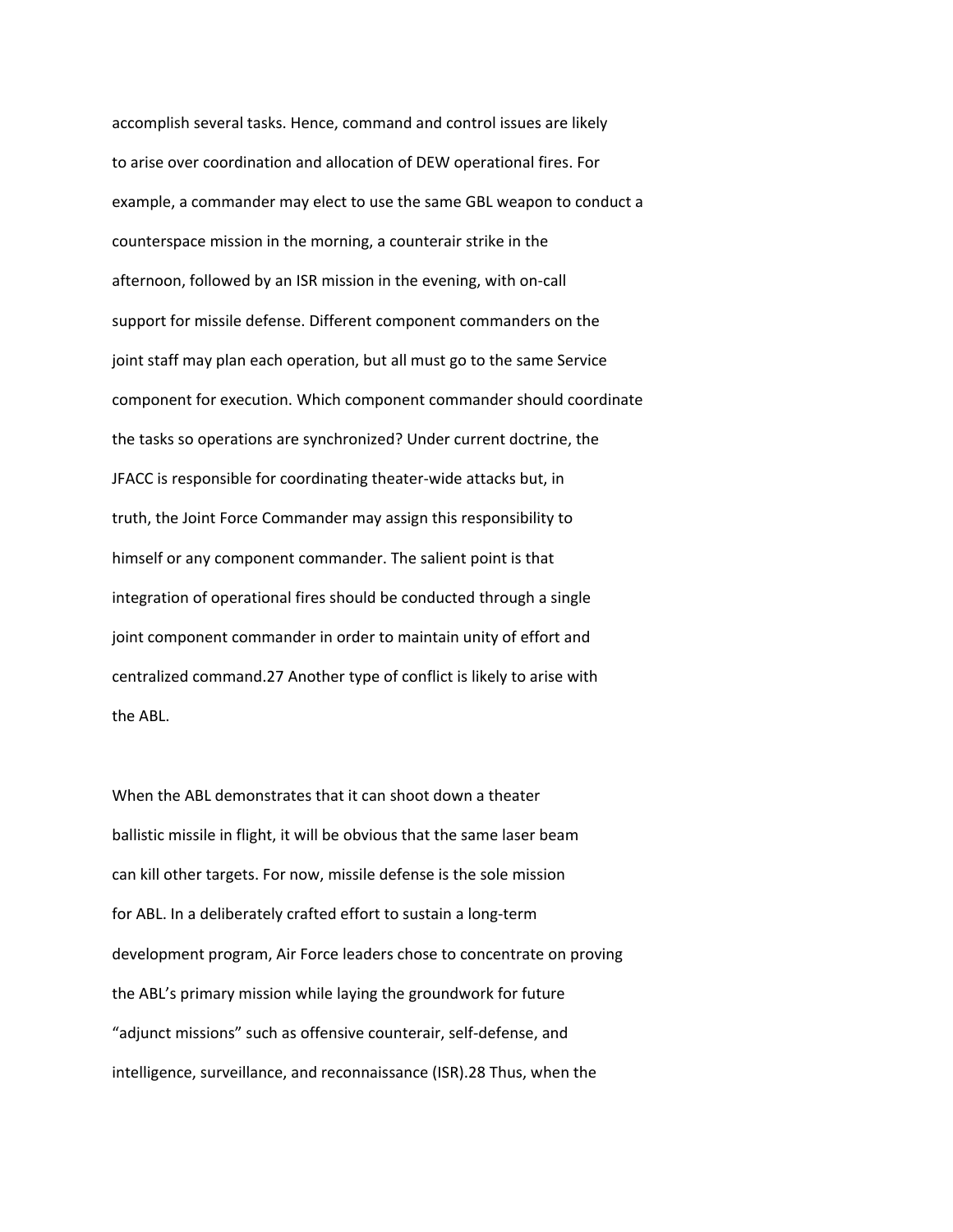ABL flies, commanders will have a potent weapon capable of offensive operations that is constrained by a doctrine envisioning only defensive operations. Conflict will ensue over opposing needs to conduct offensive strikes while maintaining a missile shield, but the missile shield will win because that is how we are currently training to fight.

Unless we develop operating procedures to synchronize and allocate fires between different missions, doctrine will preclude utilization of the full combat potential of the ABL in theater operations. Given the trend toward smaller forces, squandering combat capability is wasteful when we can devise doctrinal remedies relatively easily through war games and exercises. A similar issue will arise for DEW systems during targeting.

Unlike conventional thinking, integrating and synchronizing operational fires from DEW weapons into the joint targeting process will differ from conventional fires.29 Most analysts rightly claim that DEW systems should utilize the standard joint targeting cycle. Differences in details of intelligence analysis, weaponeering, and damage assessment for DEWs will arise as part of the normal learning curve for new weapons.30 Coordinating the process will be difficult. From an overall perspective though, the process for planning and executing effects‐based operations remains the same, whether the weapon used is a guided bomb or a laser beam. The critical difference between directed energy and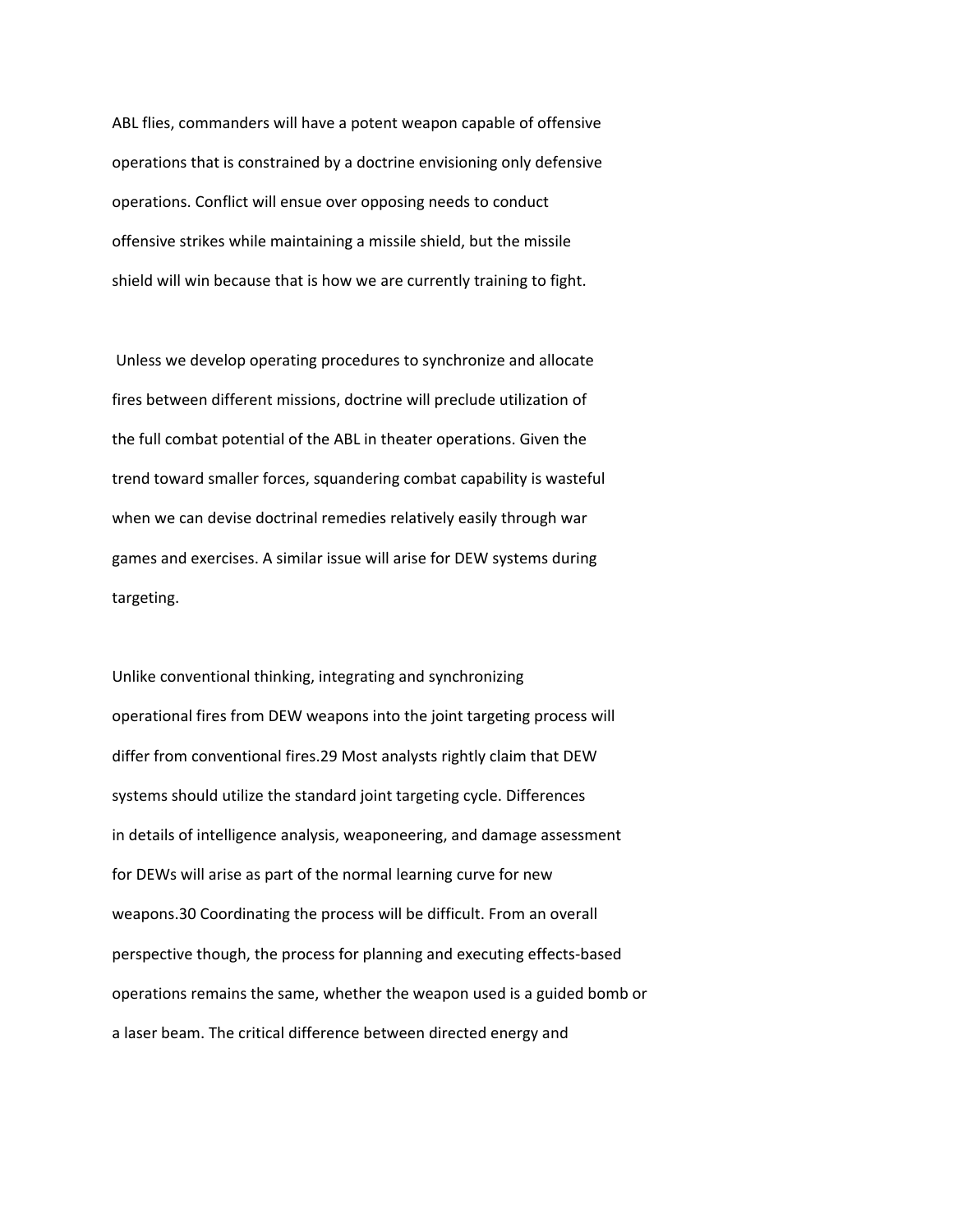conventional kinetic weapons lies in their ability to deliver discriminate firepower.

DEW systems can deliver operational fires with a degree of discrimination and accuracy that is orders of magnitude more precise than conventional weapons. By varying factors such as power and engagement geometry, laser and RF weapon systems provide commanders with the capability to achieve a full spectrum of negation effects (deny, disrupt, degrade, deceive, and destroy) using a single weapon platform.

This is a capability which we can achieve today in a far less precise manner only by using a variety of different weapon systems and munitions. Achieving precise effects requires precise intelligence and, fortunately, current efforts to improve ISR and targeting for precision guided munitions will make it easier to assimilate DEW systems within the existing joint force structure. However, the technology by itself is insufficient; we must also evolve our doctrine and war fighting procedures to realize the full capabilities of new directed energy weapons.

#### OPPOSING VIEWS

"Airplanes are interesting toys but of no military value."31

– Marshal Ferdinand Foch (1911)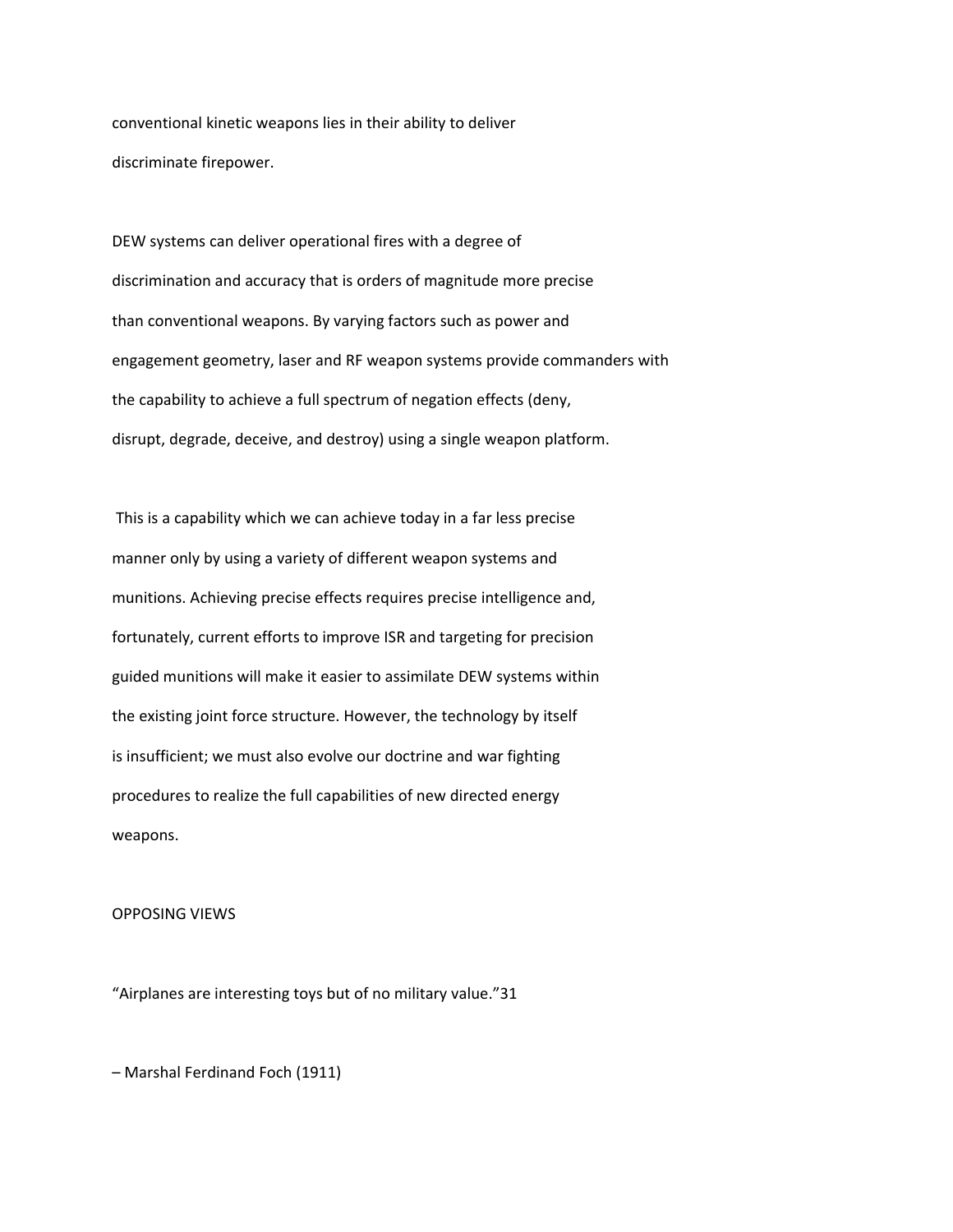All new weapons have skeptics, and directed energy is no exception. Many still regard DEW systems as speculative, particularly the notion of discriminate effects. Further, the assertion that we must aggressively pursue more visionary doctrine for future DEW applications is at odds with conventional wisdom and prevailing Air Force opinion.

The argument over how fast to integrate DEW systems into military operations seems too fine a point for many skeptics. After all, for the average citizen, laser rays in space and beams of electronic energy are

the stuff of science fiction. However, supposedly learned people put forth similar arguments about U.S. high technology weapons such as cruise missiles prior to Operation DESERT STORM. Like all weapons, lasers and RF weapons have their limitations. Nevertheless, DEWs are facts of science and are now mature enough to merit significant investment in their development as combat weapons. We have demonstrated in our labs and over the skies of New Mexico technologies to generate lethal beams of energy and direct them over many miles to destroy military targets. This systematic approach has successfully led the United States to where we are with the Airborne Laser and other DEWs today.

Many are quick to point out that the ABL is worth buying for missile defense alone. This assertion is true and, regrettably, that is exactly what we are buying. Evolving doctrine for combat employment of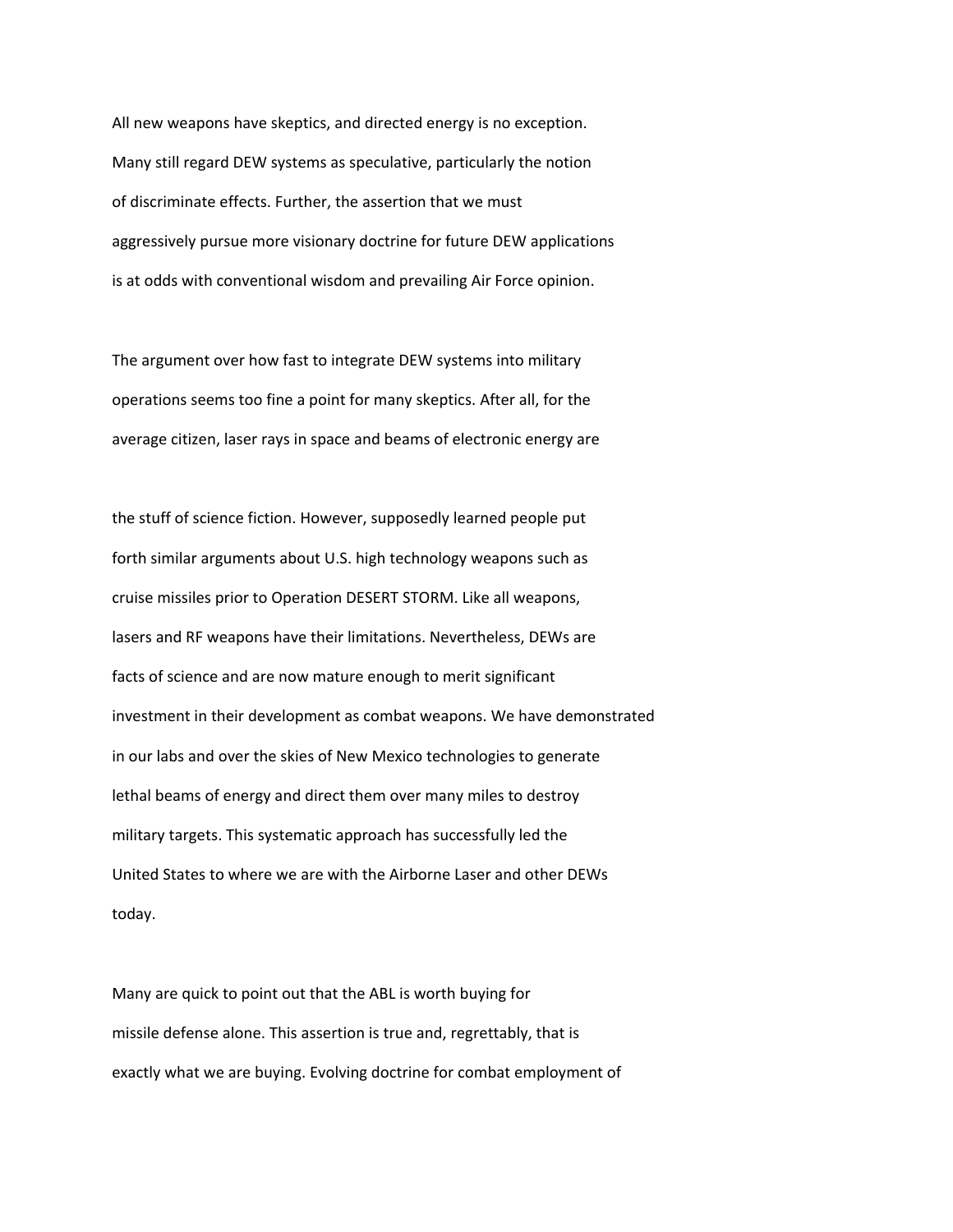the ABL portrays it as an orbiting air platform for intercepting theater ballistic missiles.32 Our focus on making the program work has unintentionally fostered a narrow mindset among many who view the ABL as a single mission aircraft—we forget those "adjunct missions" of offensive counterair, self‐defense, ISR, and (in the future) interdiction.33 Unfortunately, that precedence is encouraging a similar approach to other DEW concepts, such as RF weapons and GBL/relay mirror systems.

Currently, training and war gaming for DEW systems focuses largely on the practical details of integrated missile defense and other one‐ dimensional missions. One popular description of the ABL likes to say that it shoots "bullets of light."34 Though simplified, the description is telling, for that is exactly how most military planners conceptualize the operation of all DEW (lasers and RF) systems—one bullet, one kill, and on to the next target.35 The beauty of this approach is that it has kept expectations within Congress and the user community in line with the development community's ability to engineer the weapon. The problem with extending this approach to doctrine is that we artificially constrain examination of future combat capabilities by deliberately overlooking the ability of the ABL and other laser "shooters" to achieve discriminatory damage effects and instantaneous power projection revolutionary capabilities which rival invention of the aircraft or tank. As such, we place our intellectual and cultural transformation one step behind our technological capabilities. In effect, we are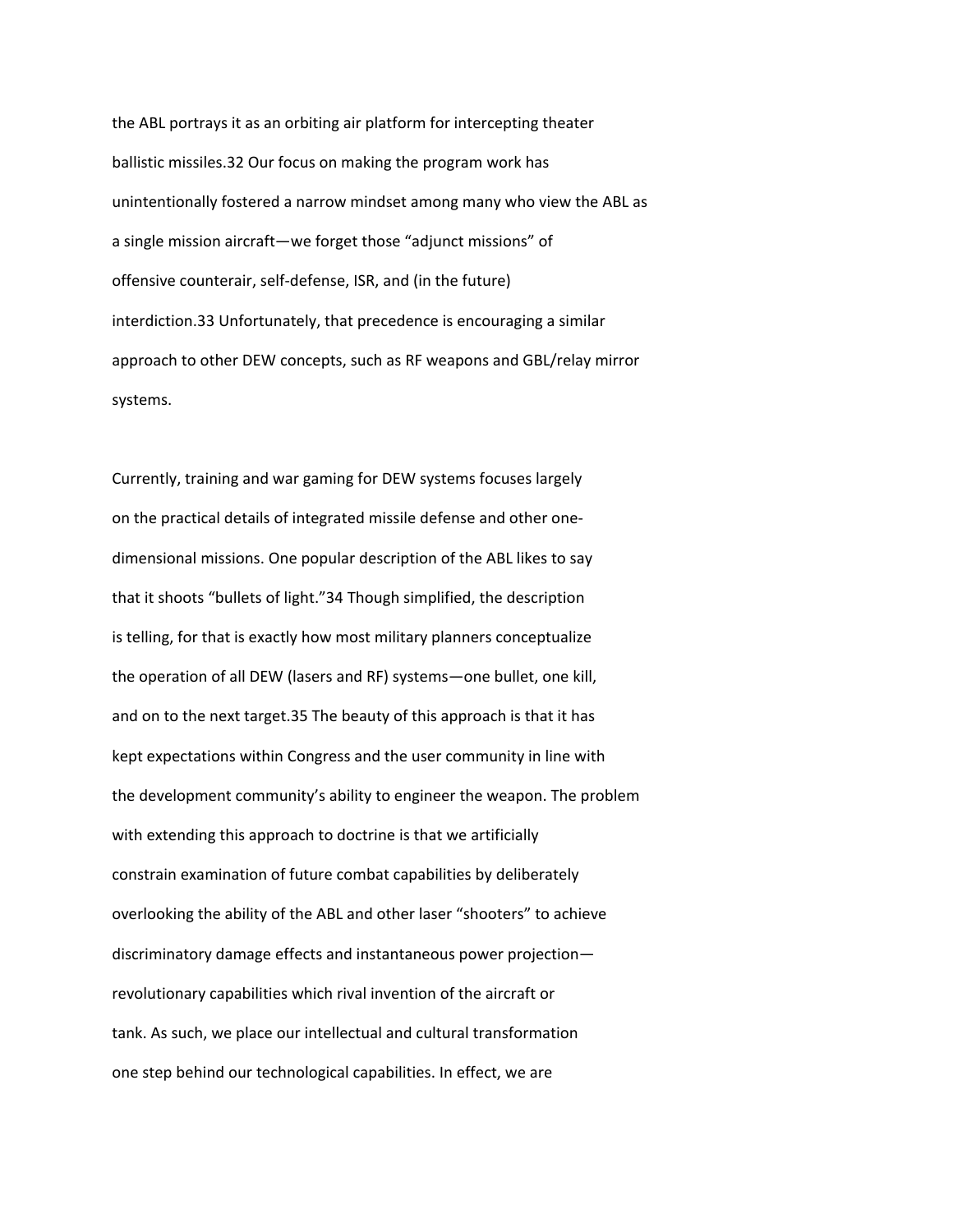treating laser and RF weapons as nothing more than newfangled artillery pieces. Operating a DEW system on this principle ignores a significant source of inherent combat power and flexibility, a notion which is anathema to airmen.

#### RECOMMENDATIONS

"A hiatus exists between the inventor who knows what they [sic] could invent, if they only knew what was

wanted, and the soldiers who know, or ought to know, what they want and would ask for it if they only knew

how much science could do for them. You have never really bridged that gap yet."36

–Sir Winston S. Churchill

We must integrate DEW systems more quickly into existing U.S. force structure. Our current approach to developing systems and the doctrine needed for their use is measured in decades. Consequently, we deprive the forces of combat power and run the serious risk of yielding the technological high ground to adversaries who seek to counter our military strength.37 In order to realize the full potential of DEWs in combat operations, we must build toward a vision of how to employ these new capabilities in future wars. We build the vision through doctrine; we discover and confirm the vision through exercises and war games.

The Air Force must lead the other Services in developing initial war fighting doctrine for DEW systems. Doctrine starts by drawing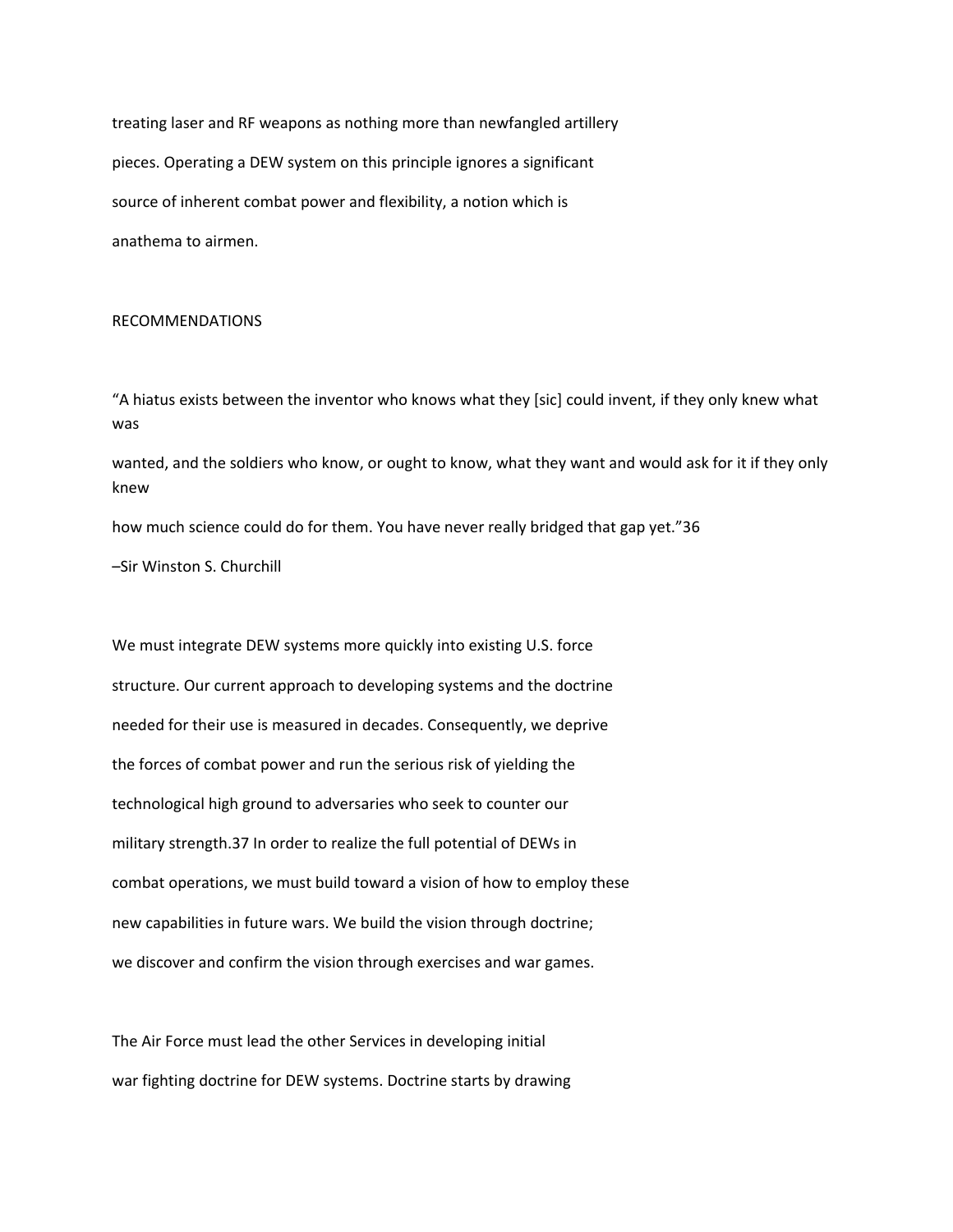lessons from the past, serves our needs in the present, and leads us to the future. Thus, experience is critical, for there is no historical base of operational experience for directed energy systems. At this point, we must draw on other combat lessons and our technical knowledge.

We can expect airmen to contribute heavily to DEW doctrine since inherent strengths of directed energy mirror those of airpower—speed, range, flexibility, precision, and lethality. More importantly, the Air Force holds a vital edge in DEW research with over 40 years of experience and investment. Still, the global applicability of directed energy technology ensures that future systems must be joint in nature. Recognizing this, the Air Force was instrumental in creating a Joint Technology Office in 2002 to coordinate and focus DoD research and development in high energy lasers. This is encouraging from an

acquisition perspective, but similar efforts need to occur on the operational side to develop closer links with users.

In order to spur transformation of operational forces, the Air Force should create a DEW Battlelab, with an eye towards a joint initiative in the future. A DEW Battlelab would provide a critical conduit for proving operational concepts and driving revisions to doctrine. For DEW, that formal link between research laboratories and combatant commands is missing today. In 1996, when the Battlelab idea was conceived, DEW technology was not mature enough. Given the growth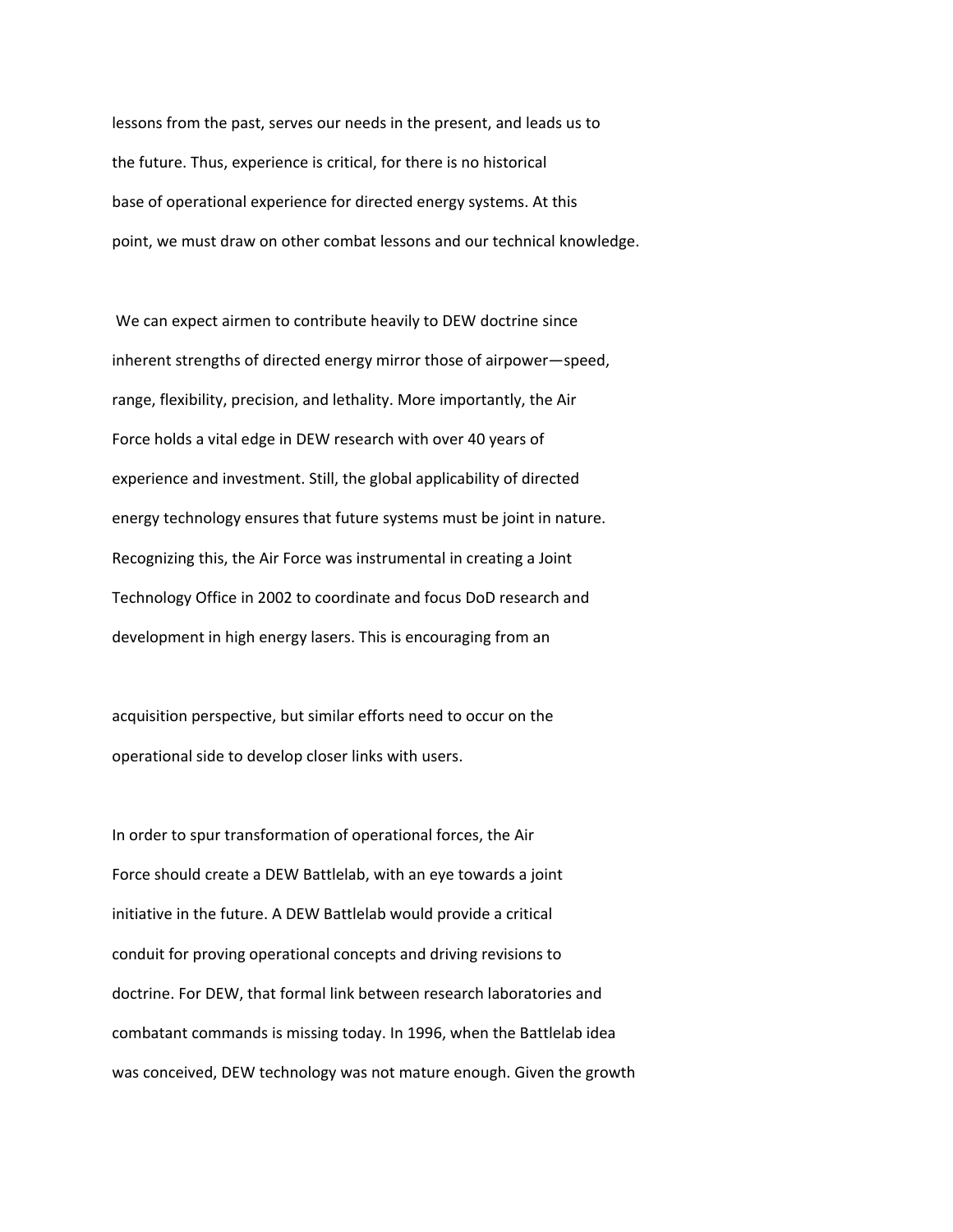of DEW technology since then, the Air Force's leading role in DEW development, and consolidation of joint research, a DEW Battlelab now seems to be a worthy investment. In its absence, the Air Force Research Laboratory (AFRL) has developed a limited number of demonstrations, such as the Advanced Tactical Laser program for US Special Operations Command.38 AFRL also initiated a laser fighter simulator for war gaming at the Theater Aerospace Command and Control Simulation Facility.39 However, a Battlelab would provide a more coordinated, focused link between all AFRL directorates and Air Force operators. Beyond that, the Air Force Battlelabs (and their Service equivalents) would provide direct linkage to the DoD exercise and war gaming architecture needed to spur development of joint doctrine and fighting concepts.

At the joint level, we must make greater use of rapid spiral transformation and other initiatives to spur evolution of DEW war fighting doctrine.40 A credibility issue remains with operators until DEWs are tested in combat. We can alleviate some of the angst by realistic testing during development and robust evaluation of operating concepts during joint exercises and war games. The ABL program is an excellent starting point. Already, the ABL program has worked closely

with Air Combat Command and joint missile defense organizations to develop joint operational concepts needed for missile defense. Admittedly, there is nothing new in this recommendation—the need for experimentation in transformation is widely understood. Rather, we need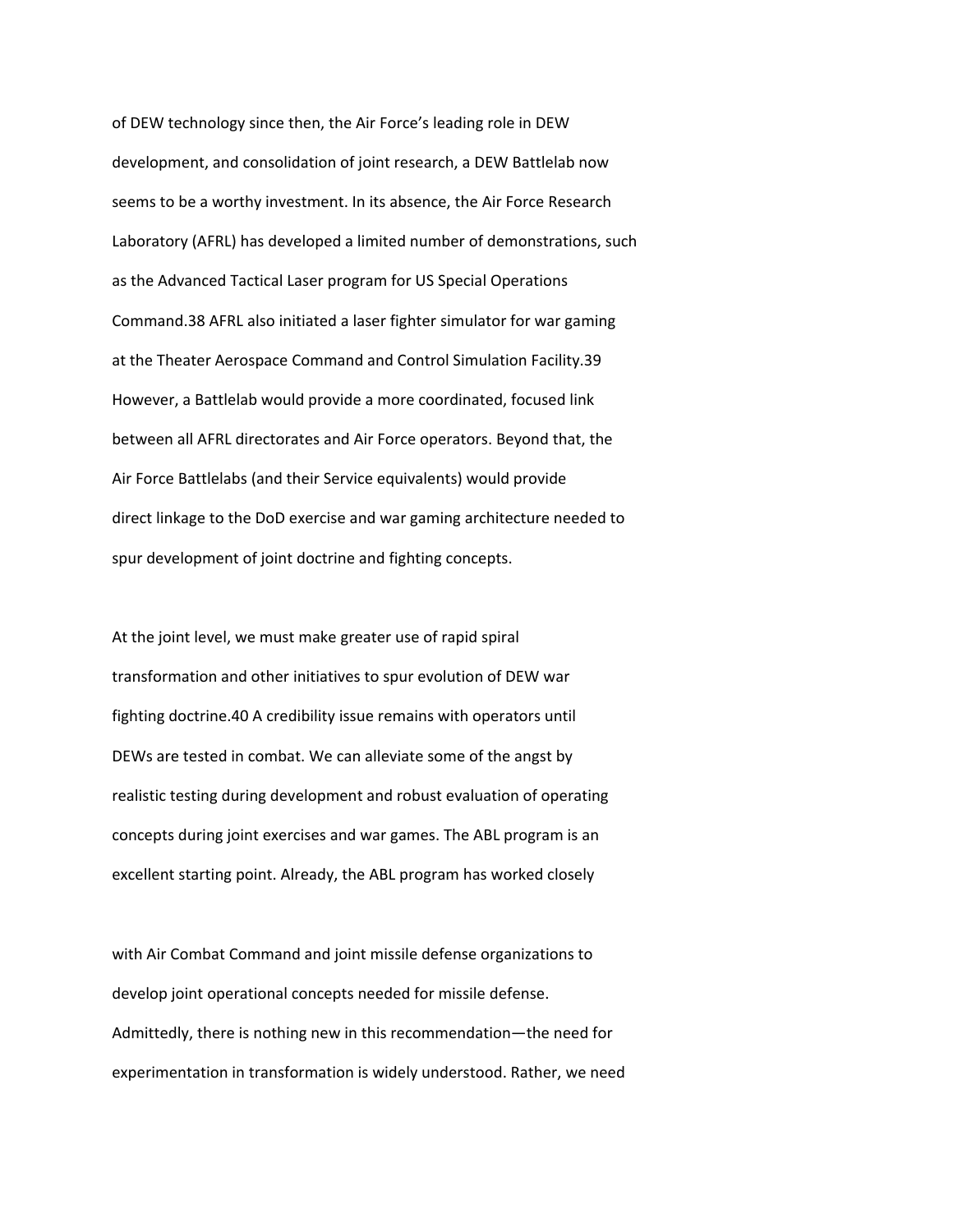to make greater room at the table for the future.

Most joint experiments and war games tend to fixate on the near term due to fiscal constraints and ongoing operations. While near‐term operations clearly merit priority, over‐emphasis slows force transformation by mortgaging our intellectual future. Returning to the ABL example, more could be done to evaluate the offensive potential of the ABL in joint operations. The ABL Program Office has conducted early lethality studies needed to evaluate the operational feasibility of ABL adjunct missions but such efforts receive scant attention outside the Air Force.41 Using such data in a spiral transformation process under

U.S. Joint Forces Command, the DoD could evaluate the theater‐wide impact of the ABL in offensive counterair operations during a series of experiments. Such an approach serves two purposes. First, operators could anticipate and solve problems likely to arise during ABL operation, such as the command and control issues identified previously. Serving as a leading element for doctrine, this approach is much faster and preferable to waiting until the ABL is fielded. Second, the spiral experimentation process would naturally lead to exploration and evaluation of future DEW war fighting concepts, thereby generating a healthy tension between technological developments and operator needs. Because the combatant commanders are the principle advocates of joint capabilities, the process relies heavily upon joint force participation.

#### **SUMMARY AND CONCLUSIONS**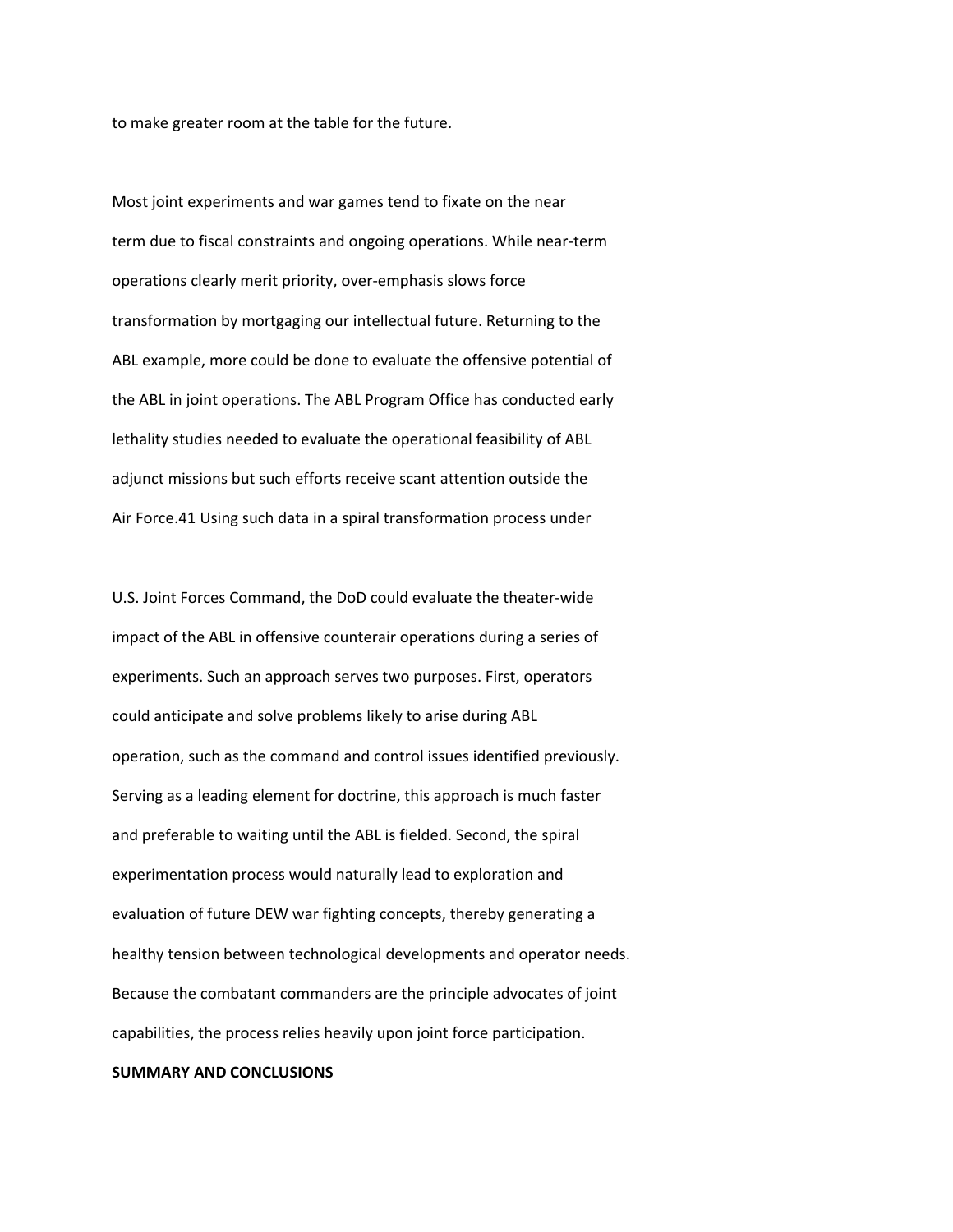"We must never fall into the trap of thinking that simply by fielding new and better systems we will maintain our lead. History has taught us…that technology alone is not the answer. The quality of our people, the caliber of our leaders, and the operational concepts and doctrine we use to employ technology on the battlefield—they are the decisive factors."43

–General Henry H. Shelton, USA (1998)

Directed energy technology is beginning to deliver on its promised potential. Existing and planned laser and radio frequency weapons offer the ability to deliver precise doses of lethal power to distant targets at nearly instantaneous speeds, thereby opening the possibility for revolutionary advances in combat capabilities. However, operational fires delivered by DEW systems represent a significant departure from employment of current weapons. As such, their use will require significant out‐of‐theater planning and coordination for effective command and control—issues we have only begun to address.

Joint forces lack a coherent vision of how to fight with directed energy weapons. Existing doctrine on planning, commanding, and executing operations is insufficient to exploit the full combat potential of speed‐of‐light weapons. While strong focus by war fighting commanders on missile defense has nurtured Airborne Laser development,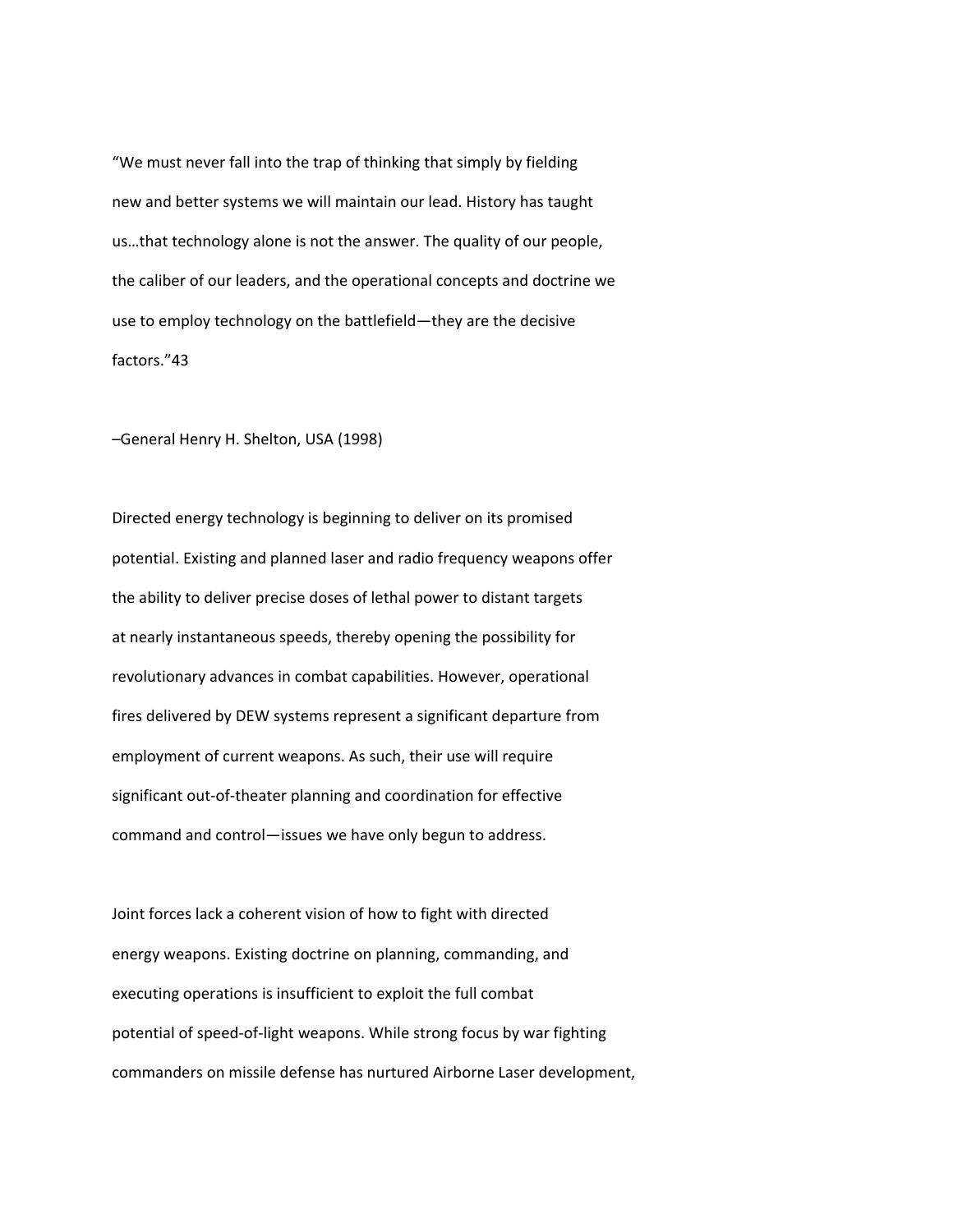it is now time to vigorously pursue doctrine envisioning lethal offensive applications. The current focus on missile defense is unintentionally constraining development of U.S. combat capabilities by limiting examination of potential offensive missions for such existing systems as the Airborne Laser as well as future DEW concepts.

Visionary doctrine is needed to capitalize on the decisive combat capabilities that directed energy weapons offer. Strong leadership by the Air Force and a joint experimentation architecture emphasizing spiral development will enable the transformation of today's forces by facilitating assimilation of maturing directed energy technologies. Operator involvement is critical because, absent some compelling emergency, our combatant commands provide the mission focus and the sense of urgency needed to sustain development of weapons and war fighting procedures.

We like to say that there are no limits to our sky (Figure 4), an allusion to remind ourselves of the limitless possibilities of the human mind. In practice however, limits do exist, particularly when it comes to transforming the United States military. At times we face problems too complex for existing technology. At other times, we face problems of culture and mindset such as those we confront today with integrating radical new combat capabilities provided by directed energy, space, and information technologies. The latter are within our power to resolve. Creating weapon systems and doctrine that provide a decisive advantage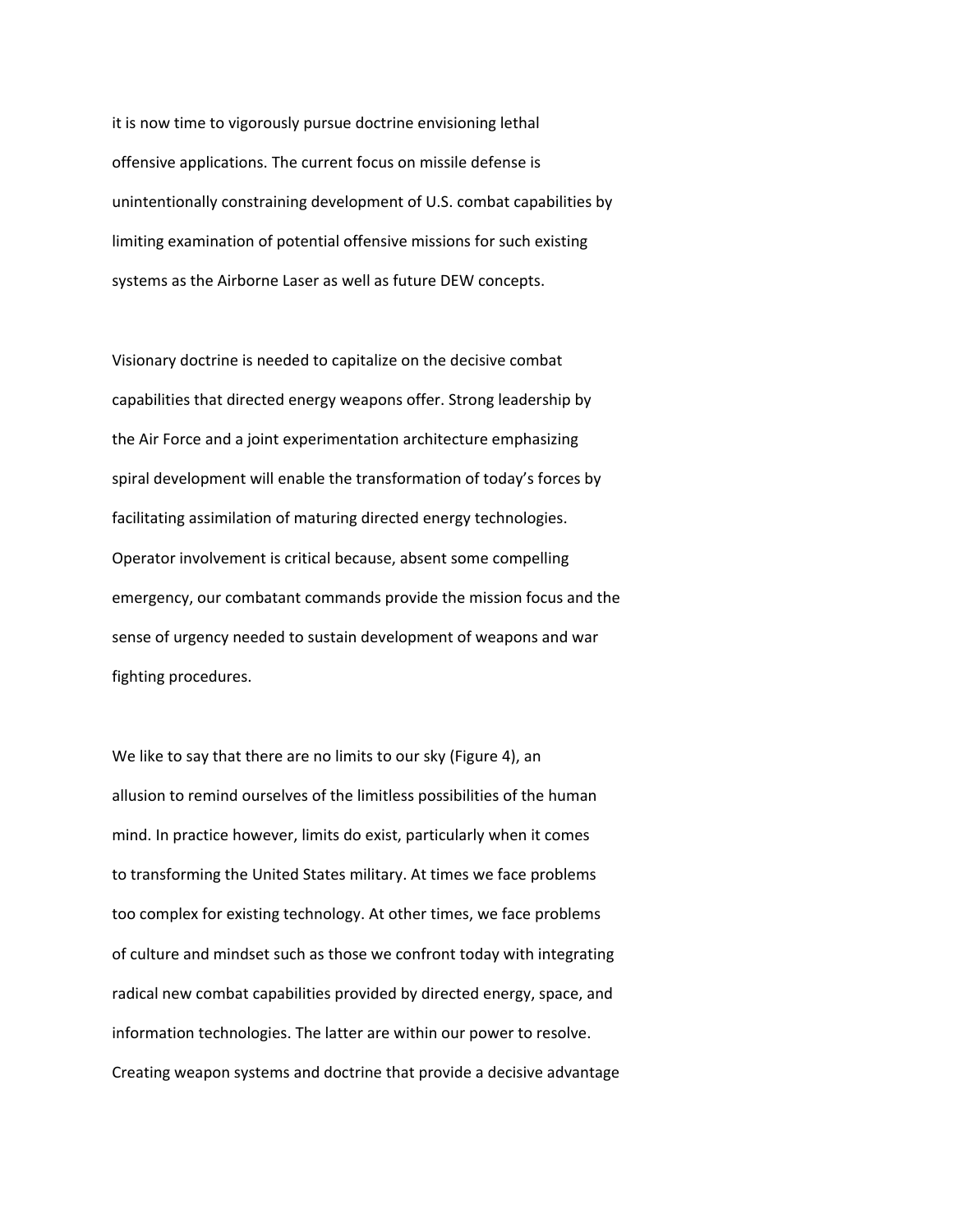in combat is in the best interests of our Armed Services and the Nation.

Failure to adapt may result in ceding the technological high ground to enemies bent on reducing the wide advantage in capabilities enjoyed by

U.S. military forces.

Fig. 4 – Starfire Optical Range Illuminating a Space Object Over New Mexico

(Photo Courtesy of the Air Force Research Laboratory)

#### **SELECTED BIBLIOGRAPHY**

Duff, Edward and Airborne Laser Systems Program Office. Directed Energy Directorate,

Phillips Research Site. Airborne Laser Program – ABL Overview

Briefing. Kirtland Air Force Base: 1998.

Duffner,Robert.

Press, 1997.

Airborne Laser—Bullets of Light. New York: Plenum

Etter, Dolores. Science and Technology for Directed Energy Weapons.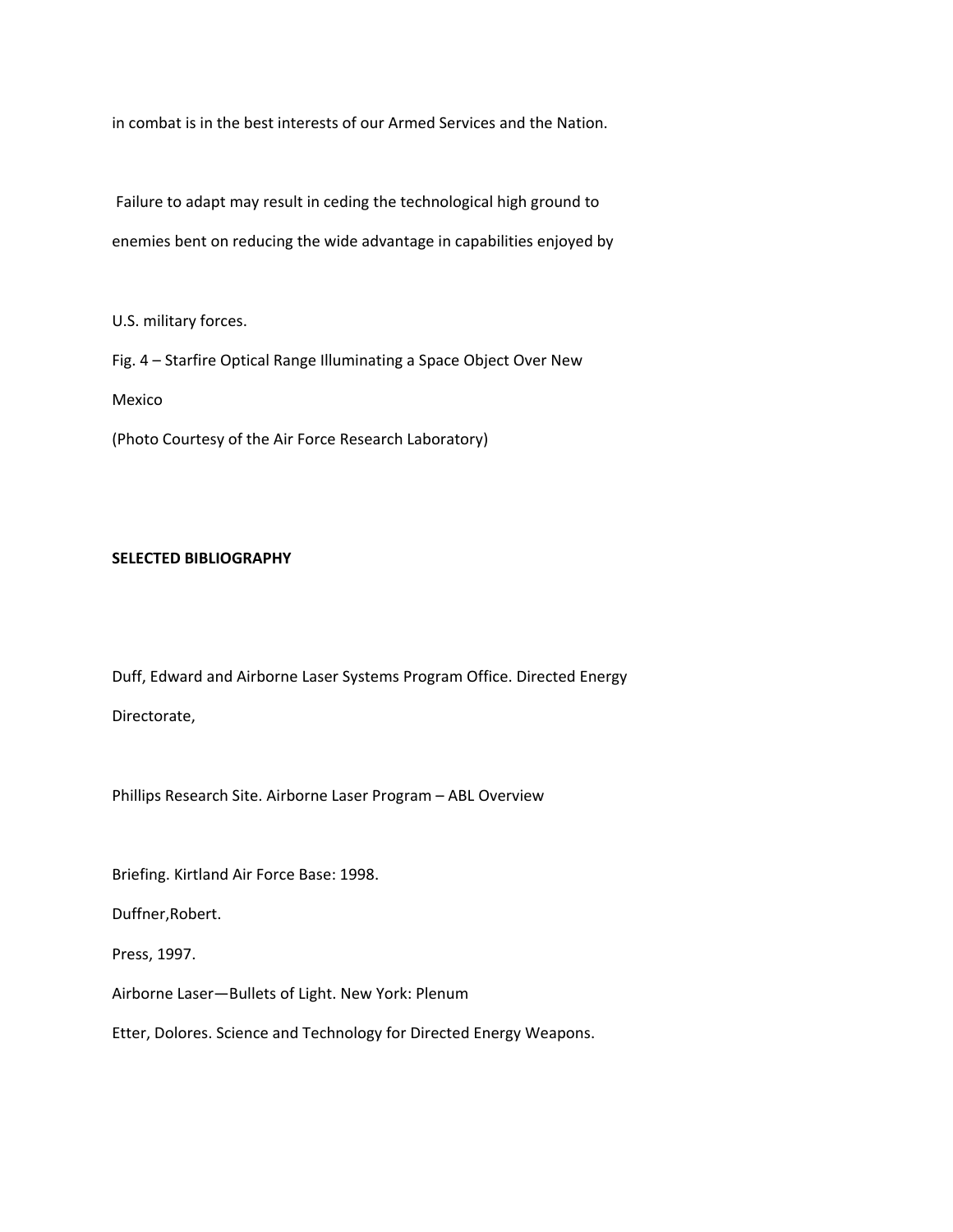Remarks to Lexington Institute Capitol Hill Forum on Directed

Energy, Washington, DC, 11 Jul 02.

http://www.lexingtoninstitute.org/defense/energyforum\_thompson.htm,

accessed 11 Jan 2003.

Fulghum, David. "Lasers, HPM Weapons near Operational Status." Aviation Week and Space

Technology, 22 Jul 2002, 3.

\_\_\_\_\_\_. "USAF Acknowledges Beam Weapon Readiness." Aviation Week and Space

Technology, 7 Oct 2002, 27‐28.

Hanley, John. "Rapid Spiral Transformation." Transformation Trends (3 Feb 2003), 1‐9.

Jumper, John P. Quoted by Robert S. Dudney, ed. in remarks to Air Force

Association (Orlando,

15 Feb 2001). "Verbatim." Air Force Magazine 84, no. 4 (Apr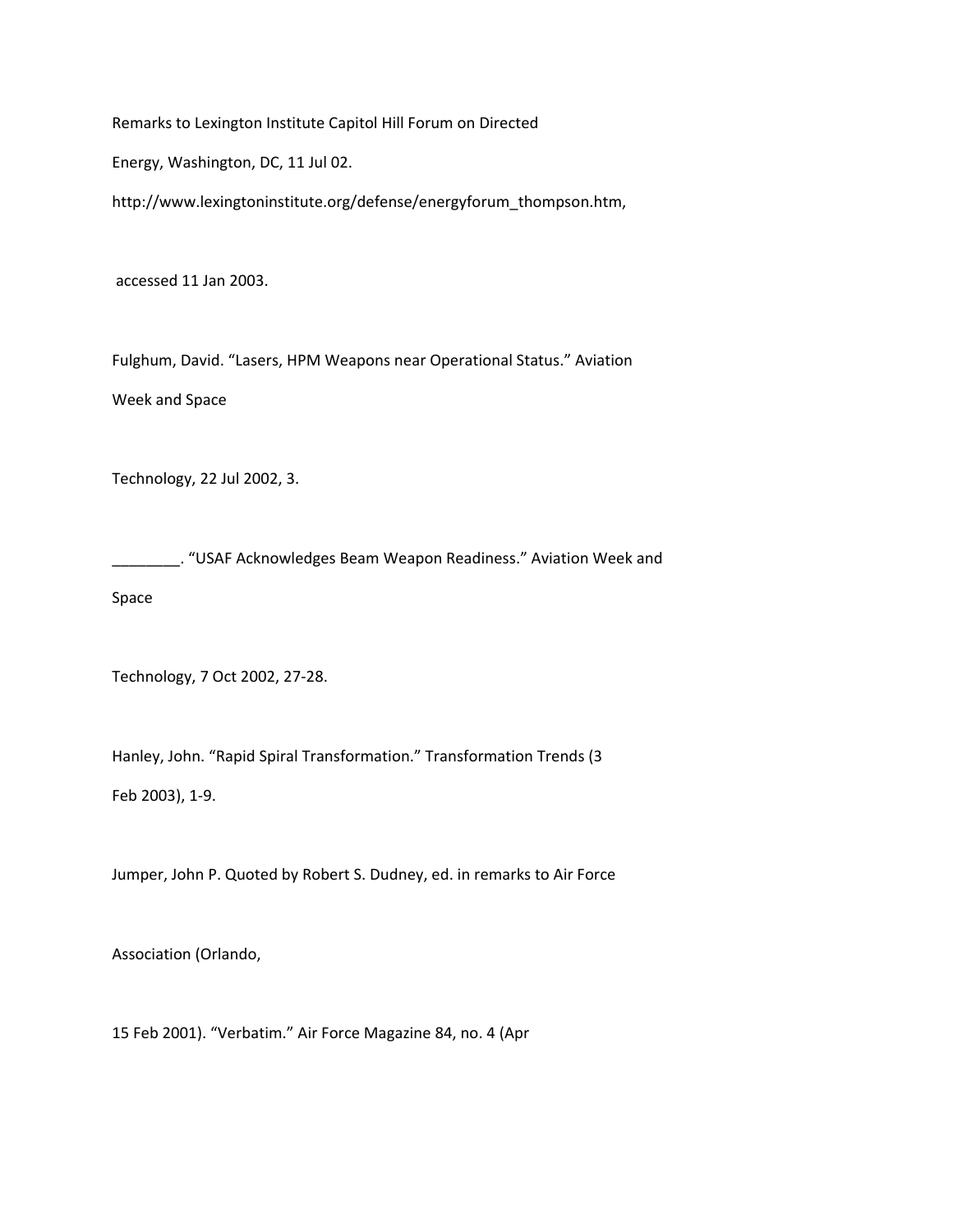2001): 1.

Lea, Timothy J. Integrating Space‐Based Fires Into the Joint Force After Next. Montgomery:

Air War College, Air University, April 2000, AU/ACSC/103/2000‐04.

Leonard, Steven. Laser Options for National Missile Defense.

Montgomery: Air War College,

Air University, Apr 1998, AU/ACSC/165/1998‐04.

McCarthy, William. Directed Energy and Fleet Defense—Implications for

Naval Warfare.

Montgomery: Air War College, Air University, Center for Strategy

and Technology, May 2000. Occasional Paper No. 10.

Pawlikowski, Ellen. "Attack at the Speed of Light." Interview by John

A. Tirpak, Air Force

Magazine, Dec 2002.

Possel, William. Laser Weapons in Space: A Critical Assessment.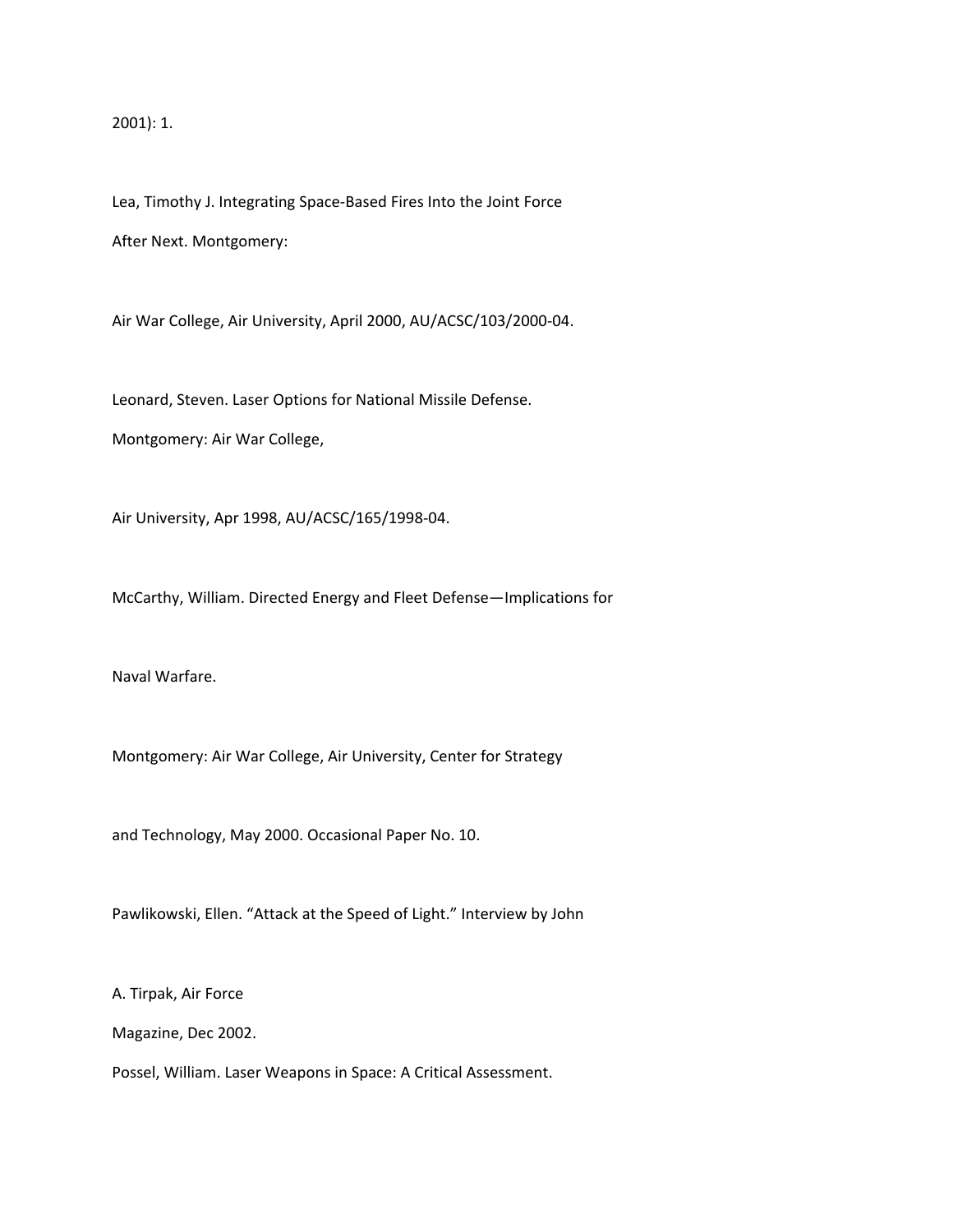Montgomery: Air War

College, Air University, Center for Strategy and Policy, Jul 1998,

Occasional Paper No. 5.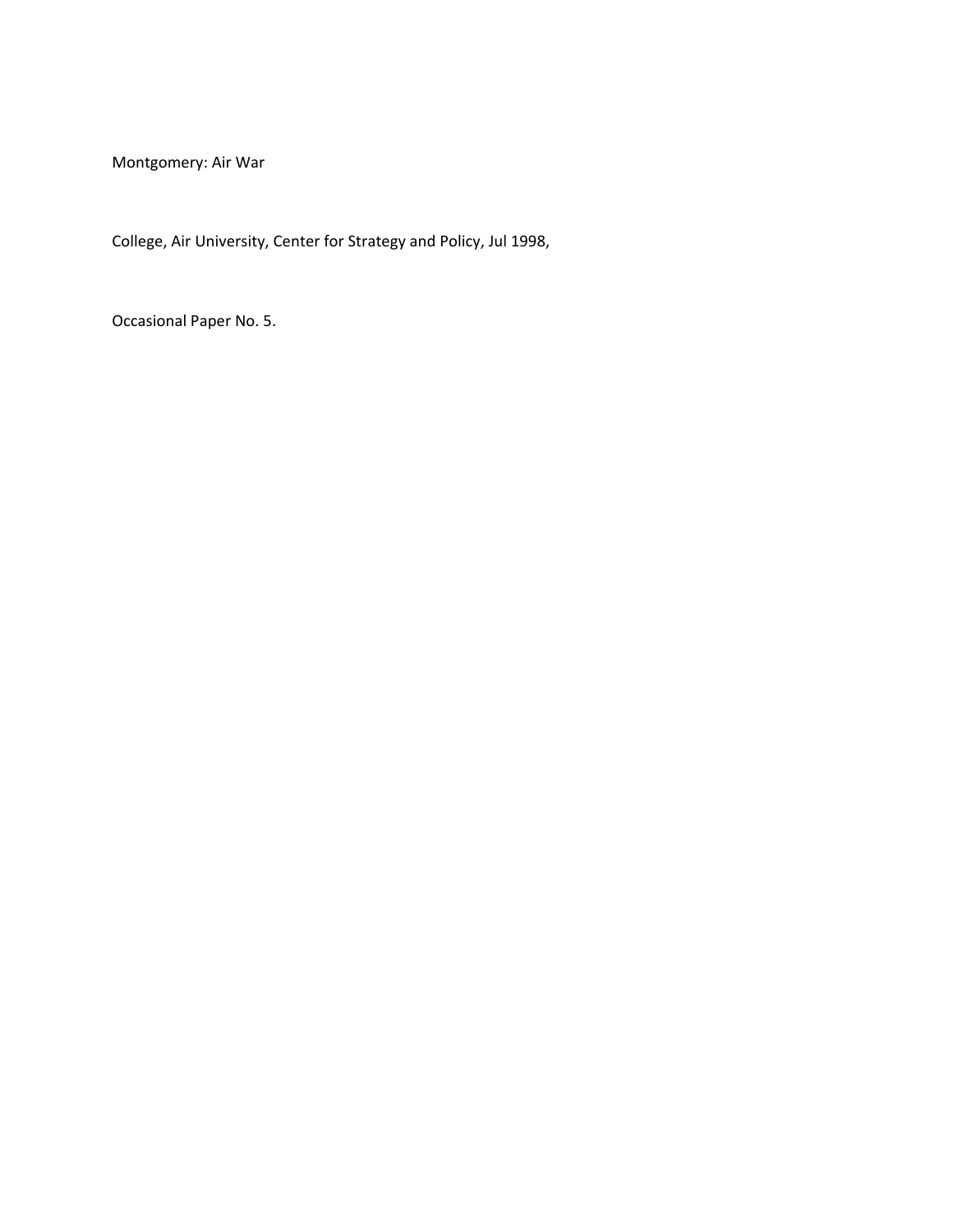Rogers,Mark. Lasers in Space – Technological Options for Enhancing US Military Capabilities.

Montgomery: Air War College, Air University, Center for Strategy and Policy, Nov 1997. Occasional Paper No. 2.

Scott, William. "Experimental Center Nails Time‐Critical Targets."

Aviation Week and Space

Technology, 2 Oct 2000, 70‐72.

Shelton, Henry. "Operationalizing Joint Vision 2010." Aerospace Power Journal (Fall 1998):

1‐5.

Thompson, Loren B. The Emerging Promise (and Danger) of Directed‐Energy Weapons.

Remarks to Lexington Institute Capitol Hill Forum on Directed

Energy, Washington, DC, 11 Jul 02.

http://www.lexingtoninstitute.org/defense/energyforum\_thompson.htm,

accessed 11 Jan 2003.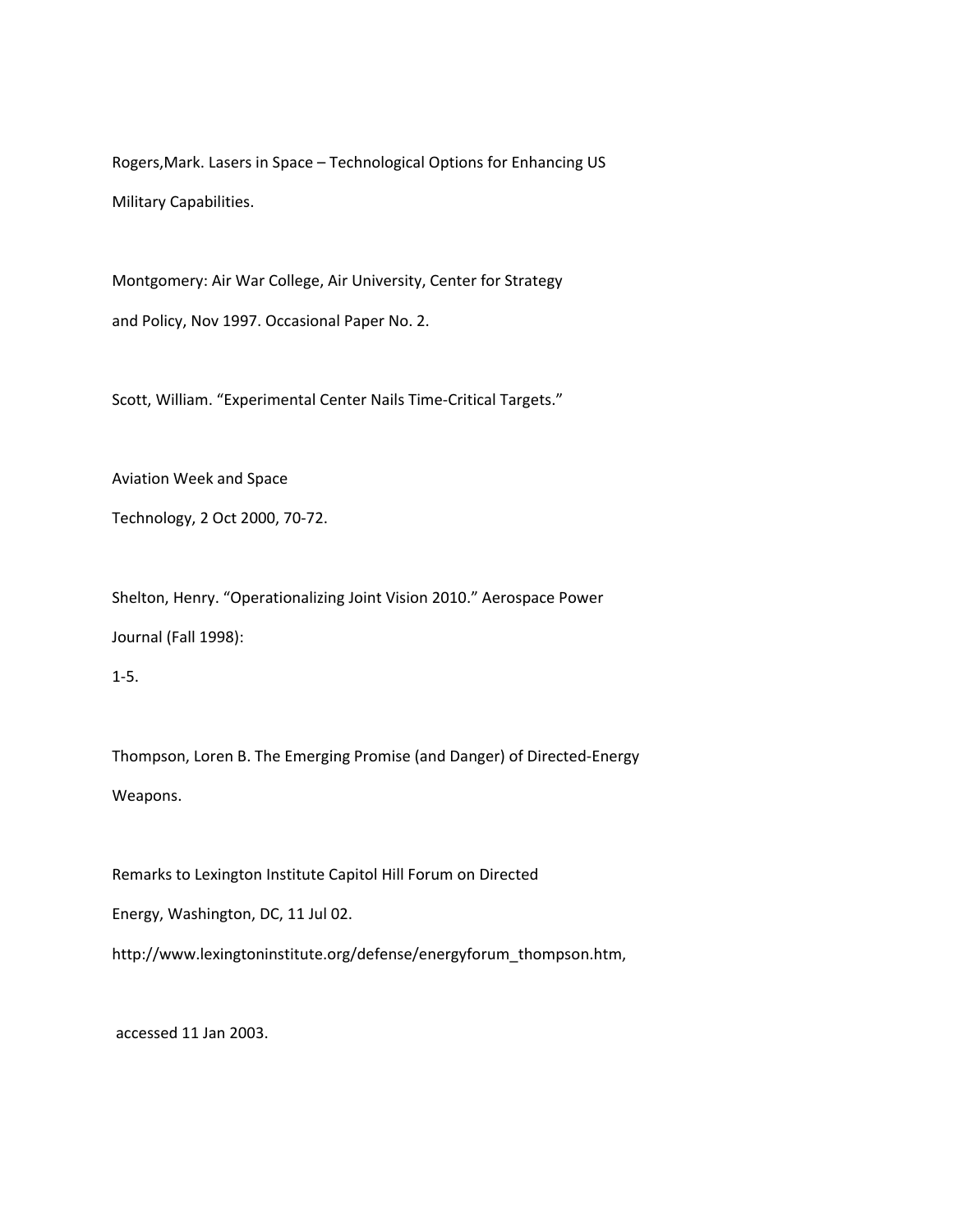U.S. Department of Defense. CJCS, Command and Control For Joint Air Operations.

Washington, DC: 14 Nov 1994, Joint Publication 3‐56.1

\_\_\_\_\_\_\_\_. CJCS. DoD Dictionary of Military Terms and Associated Terms. Washington DC: 1997. http://www.dtic.mil/doctrine/jel/doddict/, accessed 20 Dec 2002.

\_\_\_\_\_\_\_\_. CJCS. Joint Doctrine Capstone and Keystone Primer.

Washington, DC: 10 Sep 2001.

\_\_\_\_\_\_\_\_. CJCS. Joint Vision 2020. Washington, DC: Jun 2000.

\_\_\_\_\_\_\_\_. High Energy Laser Executive Review Panel. Department of

Defense Laser Master Plan, Washington DC: 24 Mar 2000.

\_\_\_\_\_\_\_\_. Under Secretary of Defense for Acquisition, Technology and

Logistics.

"Evolutionary Acquisition and Spiral Development," Washington DC.

12 April 2002.

\_\_\_\_\_\_\_\_. U.S. Air Force Scientific Advisory Board. New World Vistas:

Air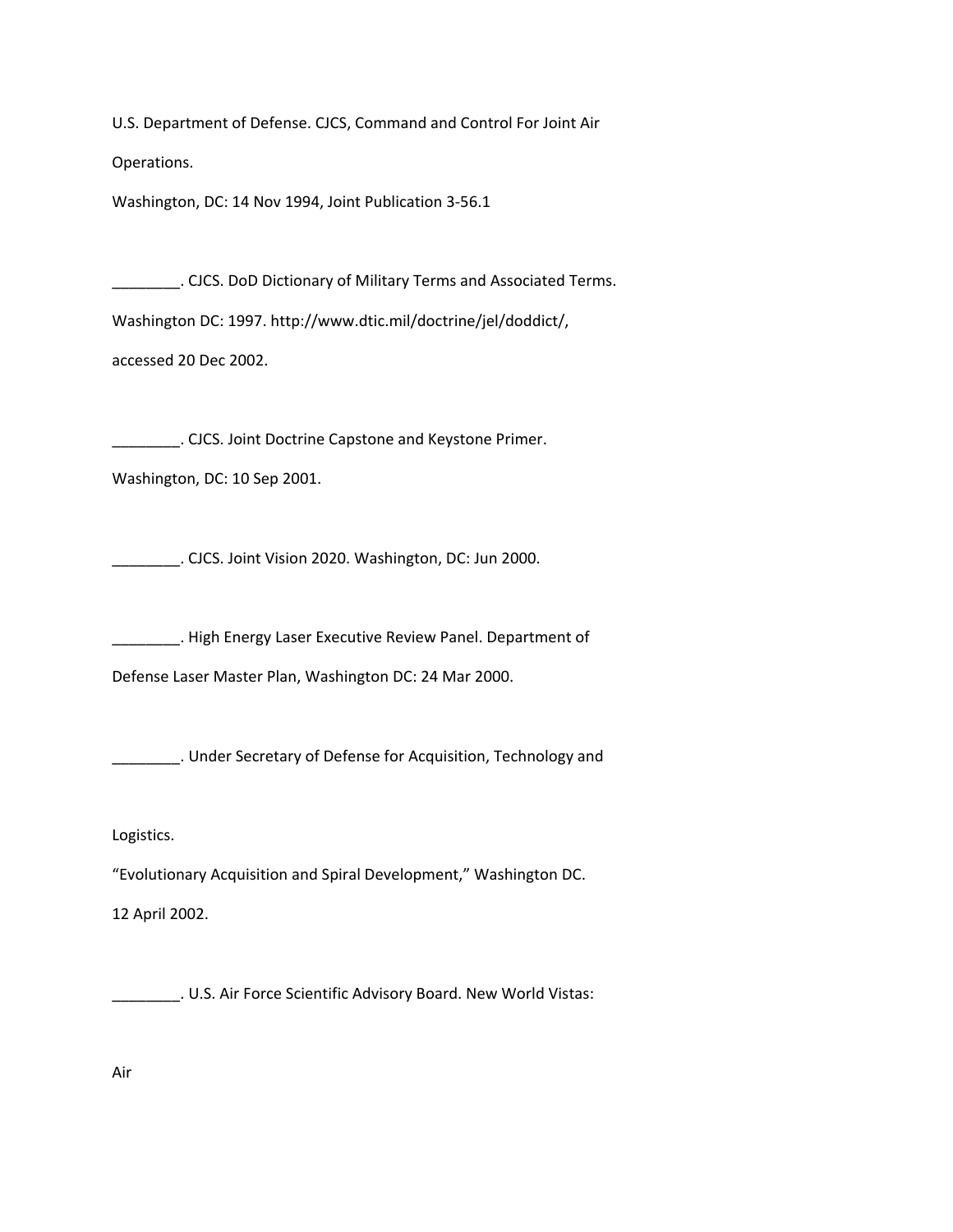and Space Power for the 21st Century—Summary Volume, Washington DC: 15 Dec 1995.

U.S. Space Command. U.S. Space Command Long Range Plan, Colorado Springs, Mar 1998.

\_\_\_\_\_\_\_\_. U.S. Strategic Command. U.S. Strategic Command Overview and

Organization Fact Sheet. Offutt Air Force Base: Jan 03.

http://www.stratcom.af.mil/, accessed 30 Jan 2003.

U.S. Department of the Air Force. Air Force Research Laboratory.

Directed Energy Study Kicks

Off. Kirtland Air Force Base: 26 Jun 1998, DE Release 98‐32.

http://www.de.afrl.af.mil/News/, accessed 20 Dec 02.

\_\_\_\_\_\_\_. Air Force Research Laboratory. F-16 Simulation Goes High

Energy. Wright‐

Patterson Air Force Base: Jan 2003. http://www.afmcpub.

wpafb.af.mil/HQ‐AFMC/PA/centennial/archive/news/story24.htm,

accessed 11 Jan 2003.

Vego, Milan N. Operational Warfare, Newport: Naval War College, 2003. Walling, Eileen. High Power Microwaves—Strategic and Operational Implications for Warfare.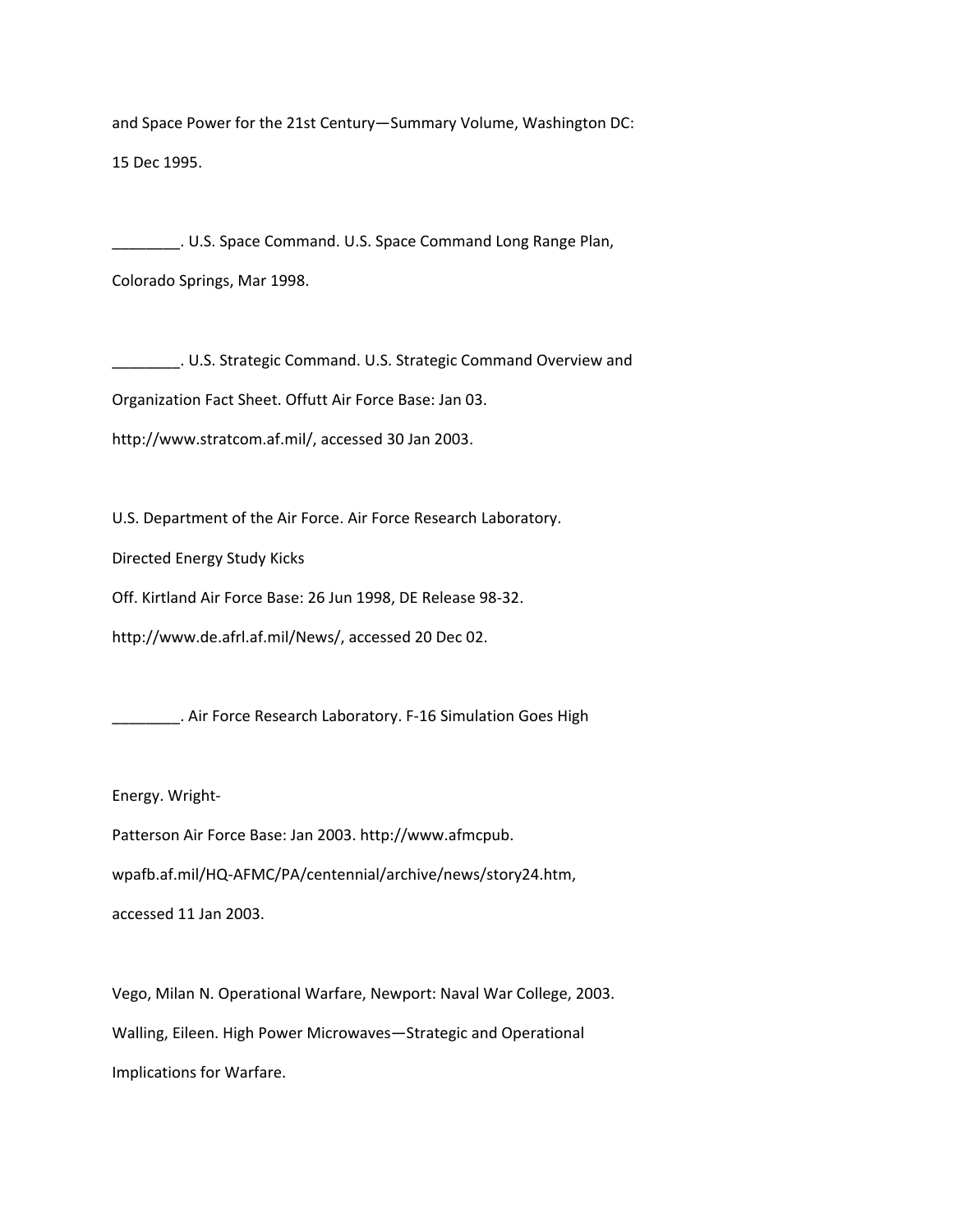Montgomery: Air War College, Air University, Center for Strategy

and Policy, May 2000, Occasional Paper No. 11.

Worden, Simon P. and Robert Luzzi. Why We Need the Airborne Laser.

George C. Marshall

Institute: 1 Dec 1998.

http://marshall.pjdoland.com/article.php/80.html, accessed 11 Jan

2003.

#### **Notes**

1 See Department of Defense, Joint Chiefs of Staff, DoD Dictionary of Military Terms and Associated Terms (Washington, DC: DTIC,

1997), http://www.dtic.mil/doctrine/jel/doddict/, accessed 20 Dec 02. Directed energy weapons are devices that produce a beam of

concentrated electromagnetic energy, atomic particles, or subatomic particles to damage or destroy enemy equipment, facilities, or

personnel. This paper confines discussion to high energy lasers and high power radio frequency weapons due to the relative

immaturity of particle beam research.

2 General John P. Jumper, former commander of Air Combat Command and current Chief of Staff of the Air Force in remarks to Air Force

Association (15 Feb 01), Orlando, Florida; quoted in Robert S. Dudney, ed., "Verbatim," Air Force Magazine 84, no. 4 (Apr 2001): 1.

3 Department of Defense, Joint Chiefs of Staff, Joint Vision 2020 (Washington, DC: GPO, June 2000), 1‐3.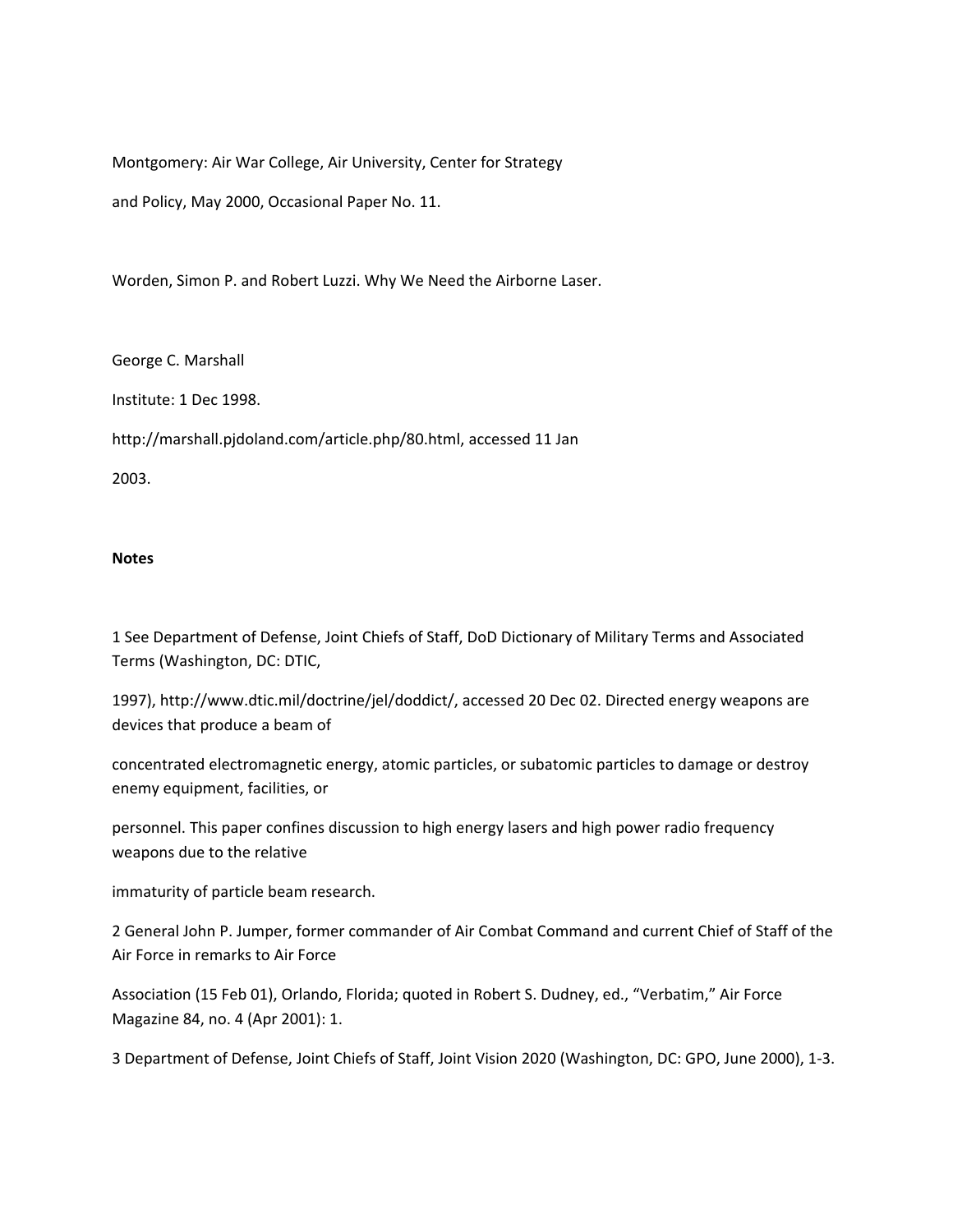4 Department of the Air Force, Air Force Research Laboratory, Office of Public Affairs, Directed Energy Study Kicks Off, (Kirtland Air

Force Base, NM: 26 June 98), DE Release 98‐32, http://www.de.afrl.af.mil/News/, accessed 20 Dec 02. The author supported this study

and the subsequent HEL Review during his assignment to the Air Force Research Laboratory between 1996 and 2000.

5 Department of Defense, High Energy Laser Executive Review Panel, Department of Defense Laser Master Plan (Washington, DC:

DTIC, 24 Mar 2000), ii. Significantly, the DE ATAC Study and HEL Executive Review Panel included substantial war fighter input and

direction. For example, former Chief of Staff of the Air Force General Ron Fogleman (retired) headed the DE ATAC study. This

partnership was instrumental in focusing both communities on critical areas where directed energy technology could impact near‐term

missions.

6 Electromagnetic energy and atomic particles travel at the speed of light. While the speed of light is finite, bullets fired from guns are

much slower by comparison so directed energy effects are virtually instantaneous where human senses are concerned.

7 DEW systems can regulate the amount of energy deposited on a target by varying factors such as the power, dwell time, and

engagement geometry. By doing so, commanders can choose how much damage they want to cause. For instance, a short burst of

laser or RF energy may be enough to temporarily shut down the computer system for a surface-to-air missile command site, denying

use of the system to the enemy for a short time. This might be a desirable effect if we wished to avoid detection or raising alarm. A

longer burst could be used to permanently damage "softer" components on up to destroying the entire system.

8 For a succinct non‐technical discussion of some of the operational capabilities of DEWs, see Loren B. Thompson, The Emerging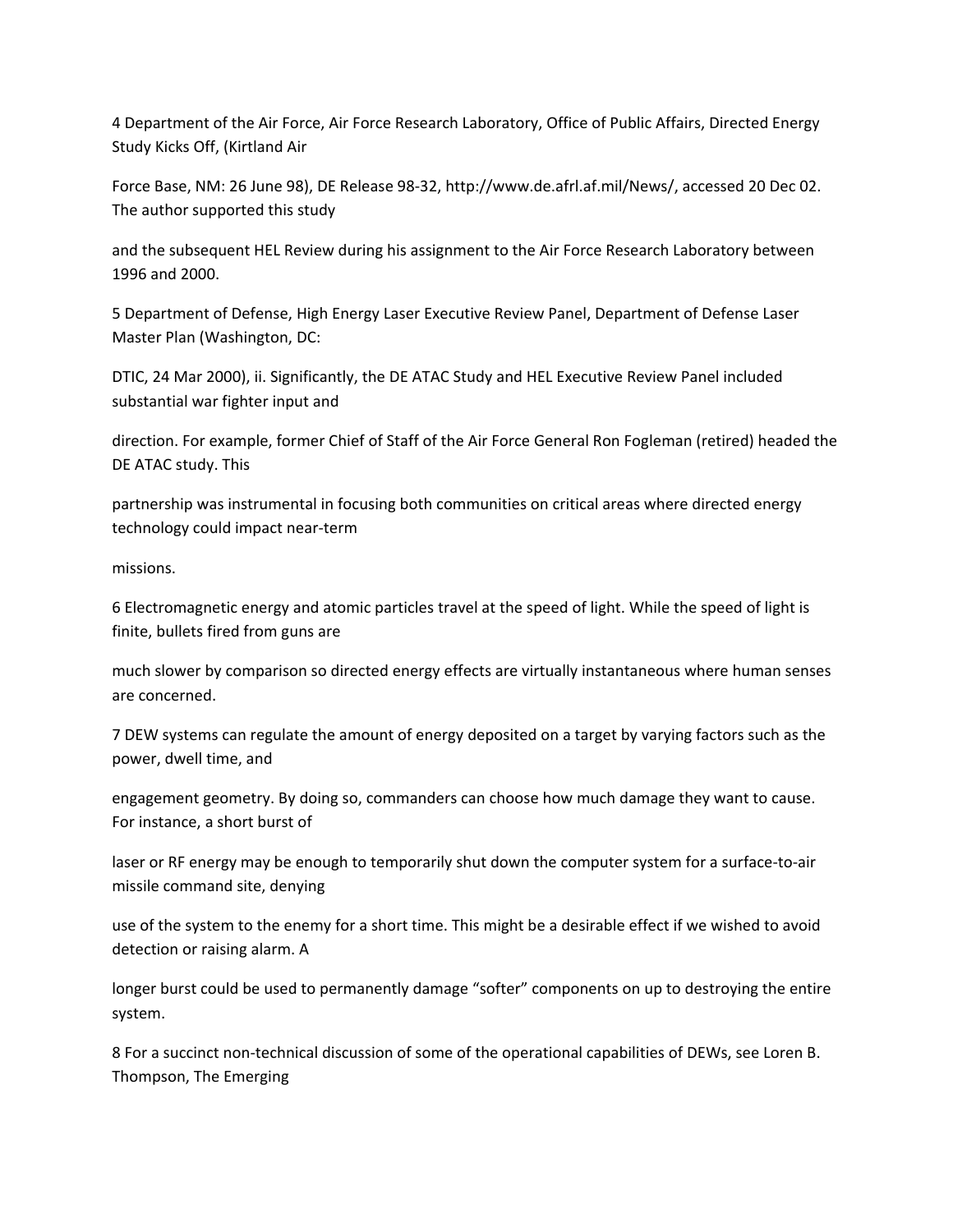Promise (and Danger) of Directed‐Energy Weapons, in remarks to the Lexington Institute Capitol Hill Forum on Directed Energy,

Washington, DC, 11 July 2002. http://www.lexingtoninstitute.org/defense/energyforum\_thompson.htm, accessed 11 Jan 2003.

9 Delores M. Etter, former Deputy Undersecretary of Defense for Science and Technology, Science and Technology for Directed

Energy Weapons, in remarks to the Lexington Institute Capitol Hill Forum on Directed Energy, Washington, DC, 11 July 2002.

http://www.lexingtoninstitute.org/defense/energyforum\_etter.htm, accessed 11 Jan 03.

10 Department of Defense, High Energy Laser Executive Review Panel, Department of Defense Laser Master Plan (Washington, DC:

DTIC, 24 Mar 2000), 2‐4.

11 Department of the Air Force, Air Force Research Laboratory, Office of Public Affairs, Electrical Power and Thermal Management for

Airborne Directed Energy Weapons, (Wright‐Patterson Air Force Base, OH: Sep 01), PR‐01‐01,

http://www.afrlhorizons.com/Briefs/Sept01/PR0101.html, accessed 20 Dec 2002.

12 Eileen Walling, High Power Microwaves—Strategic and Operational Implications for Warfare, (Center for Strategy and Policy, Air

War College, Air University, May 2000), 3, Occasional Paper No. 11. Colonel Walling is a former Director of the Air Force Research

Laboratory High Power Microwave Program and one of the program directors the author supported during his assignment at the

laboratory. Her paper provides an excellent non‐technical summary of the state of the art in high power radio frequency weapons,

including plain language descriptions of the terminology associated with these weapons.

13 Department of the Air Force, Air Force Research Laboratory, Office of Public Affairs, Active Denial Technology—Directed Energy

Non‐Lethal Demonstration, (Kirtland Air Force Base, NM: Mar 01), http://www.de.afrl.af.mil/factsheets/activedenial.html, accessed 20

Dec 2002.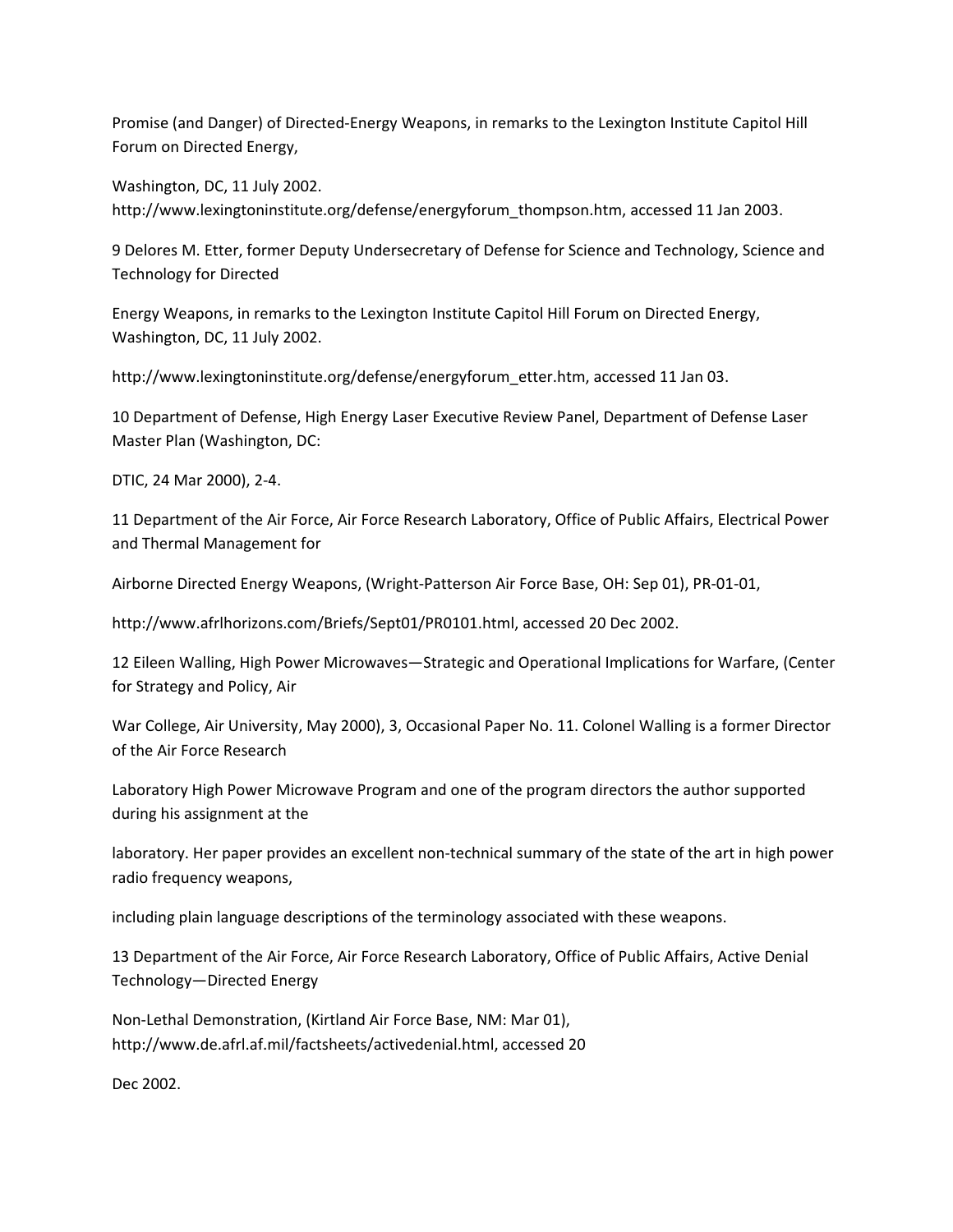14 William McCarthy, Directed Energy and Fleet Defense—Implications for Naval Warfare (Center for Strategy and Technology, Air

War College, Air University, May 2000), 4, Occasional Paper No. 10.

15 David A. Fulghum, "USAF Acknowledges Beam Weapon Readiness," Aviation Week and Space Technology, 7 Oct 2002, 27‐28.

16 A Strategic Defense Initiative program called the Relay Mirror Experiment proved the basic concept in 1990. In 2002, the U.S. Air

Force initiated a joint program with the National Reconnaissance Office and U.S. Navy to demonstrate orbiting mirrors in space that

could be used to direct high energy laser beams to targets anywhere on the globe. The current demonstration is more practical in

nature and aims to validate the engineering methods for employing adaptive optics on a space-based platform.

17 See for example William Possel, Lasers and Missile Defense – New Concepts for Space‐Based and Ground‐Based Laser Weapons

(Center for Strategy and Policy, Air War College, Air University, Jul 1998), 24‐25, Occasional Paper No. 5. See also Steven Leonard,

Laser Options for National Missile Defense (Air War College, Air University, Apr 1998): 42, AU/ACSC/165/1998‐04.

18 Though it is less likely that laser powers will approach levels necessary to attack ground targets before 2020, such fires are

technically feasible in the long term. Nevertheless, the capability to attack airborne and space‐based targets anywhere in the world,

and without warning, constitutes a significant strategic and operational capability. For example, consider the implications for our

enforcement of no‐fly zones over the skies of Iraq if the United States had the ability to monitor and attack Iraqi flights without having

to forward base large numbers of our fighter aircraft in the area of operation.

19 Consider a relatively straightforward process such as distributing an Air Tasking Order (ATO). Despite the considerable information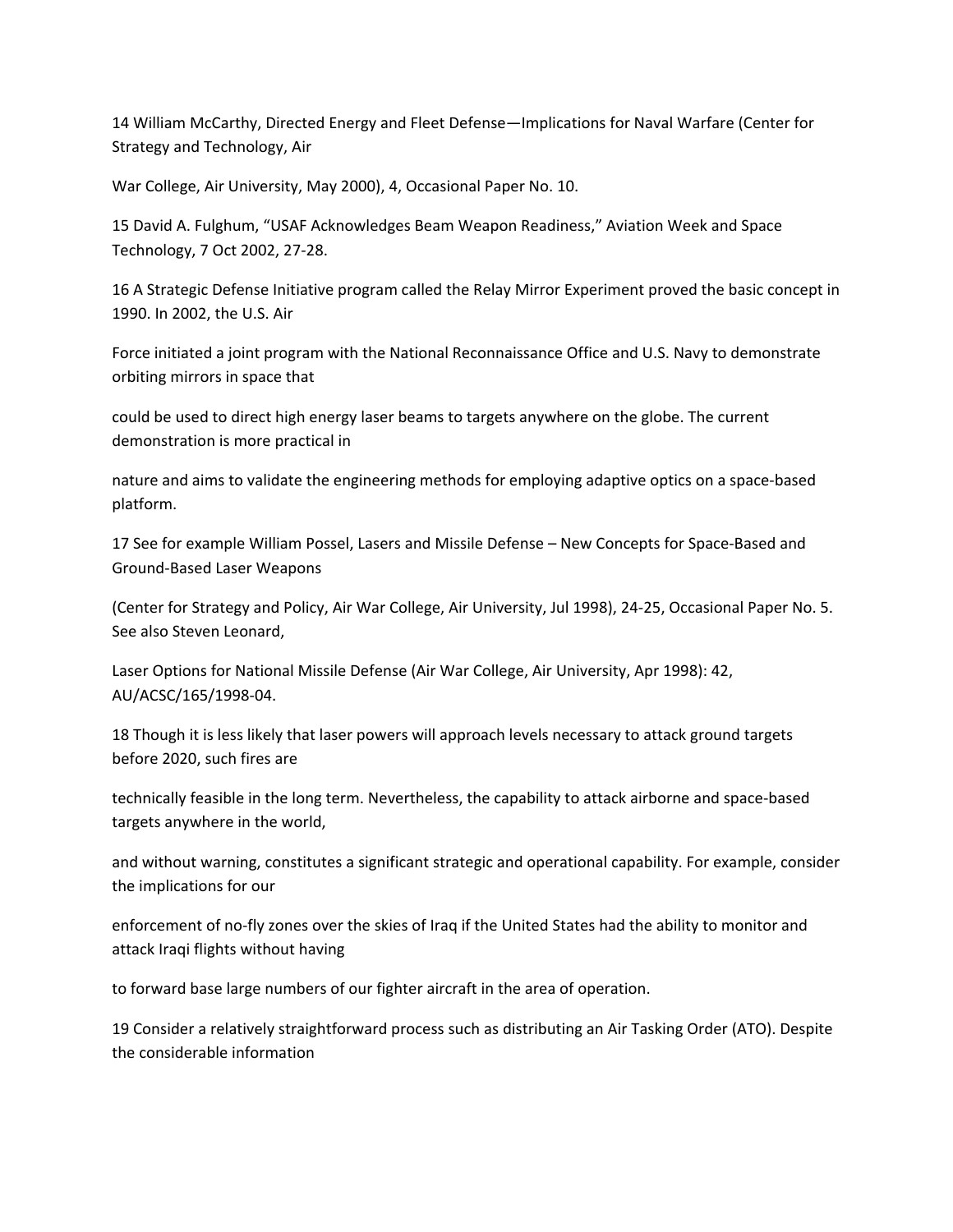and communication systems in use during Operation DESERT STORM in 1991, people had to hand-carry copies of the ATO to Navy

ships in the Persian Gulf. The process took days to accomplish and received considerable criticism. Air Force and Navy information

and communication systems, as one example, were simply not integrated. Today ATO distribution is largely automated and

distribution takes place in a matter of minutes thanks to considerable integration efforts by the Services.

20 See Milan N. Vego, Operational Warfare (Newport: Naval War College, 2003), 239‐243. Operational fires are the application of

firepower to achieve a decisive impact on the outcome of a campaign or major operation. As such, these fires represent an inherently

joint function. They are distinguished from other types of fires primarily by their ultimate purpose. Operational fires can be lethal or

non‐lethal.

21 For expanded definitions of command relationships, see CJCS, Joint Doctrine Capstone and Keystone Primer (Washington, DC:

DTIC, 10 Sep 2001), II 6‐11.

22 Consider the stormy history behind creation of the U.S. Air Force. Battles rage today over command and control of close air support,

air defense, intelligence, and space assets to name a few modern examples.

23 United States Strategic Command, U.S. Strategic Command Public Affairs, U.S. Strategic Command Overview and Organization Fact

Sheet, (Offutt Air Force Base, NE: Jan 03), http://www.stratcom.af.mil/, accessed 30 Jan 03.

24 The author is indebted to Major Timothy Lea, USAF, for a great deal of the background on employment and organization of joint air

and space forces used in this section. See Timothy J. Lea, Integrating Space‐Based Fires Into the Joint Force After Next (Air War

College, Air University, April 2000): 11‐13, AU/ACSC/103/2000‐04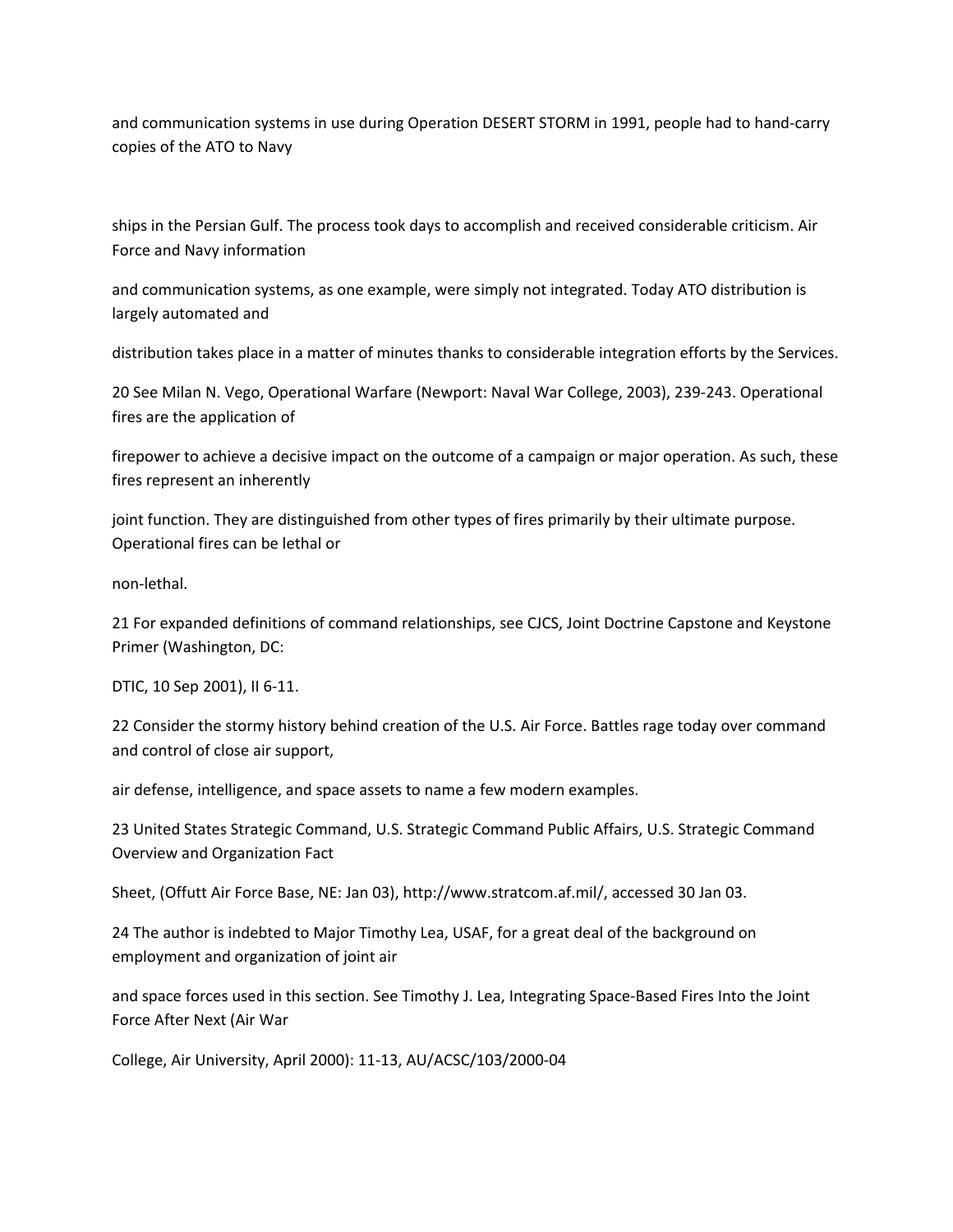25 Command relationships for National Missile Defense are still evolving and may result in the creation of a new combatant command or

reallocation of missions to existing commands.

26 The Airborne Laser is simply the latest in a long line of critical high‐value assets such as aircraft carriers, AWACS, the U‐2, many

satellites, and UAVs.

27 See CJCS, Command and Control For Joint Air Operations (Washington, DC: DTIC, 14 Nov 1994), II 2‐3, Joint Publication 3‐56.1.

Integration at the operational level will not be affected by the identity of the force provider—the force provider could be any of the

Services. If current doctrine is followed, the JFACC is responsible for coordinating the JFC's theater‐wide attacks (including strategic

attack and interdiction).

28 See for example, Simon P. Worden and Robert Luzzi, Why We Need the Airborne Laser (George C. Marshall Institute, 1 Dec 1998), 2,

http://marshall.pjdoland.com/article.php/80.html, accessed 11 Jan 03. See also remarks by Col Ellen Pawlikowski, ABL Program

Manager, in John A. Tirpak, "Attack at the Speed of Light," Air Force Magazine, Dec 2002, 5.

29 See Lea, Integrating Space‐Based Fires, 17 and Worden, Why We Need the ABL, 8.

30 These are critical issues involving capabilities along with significant changes in Service cultures and well‐entrenched bureaucracies

in the Defense Intelligence Community. The author does not minimize their importance, but must leave detailed treatment to other

researchers.

31 Marshal Ferdinand Foch, French military strategist and future WWI Commander, as quoted on ABL website,

http://www.airbornelaser.com.

32 Adapted from briefing material provided by Edward Duff and the Airborne Laser Systems Program Office, Directed Energy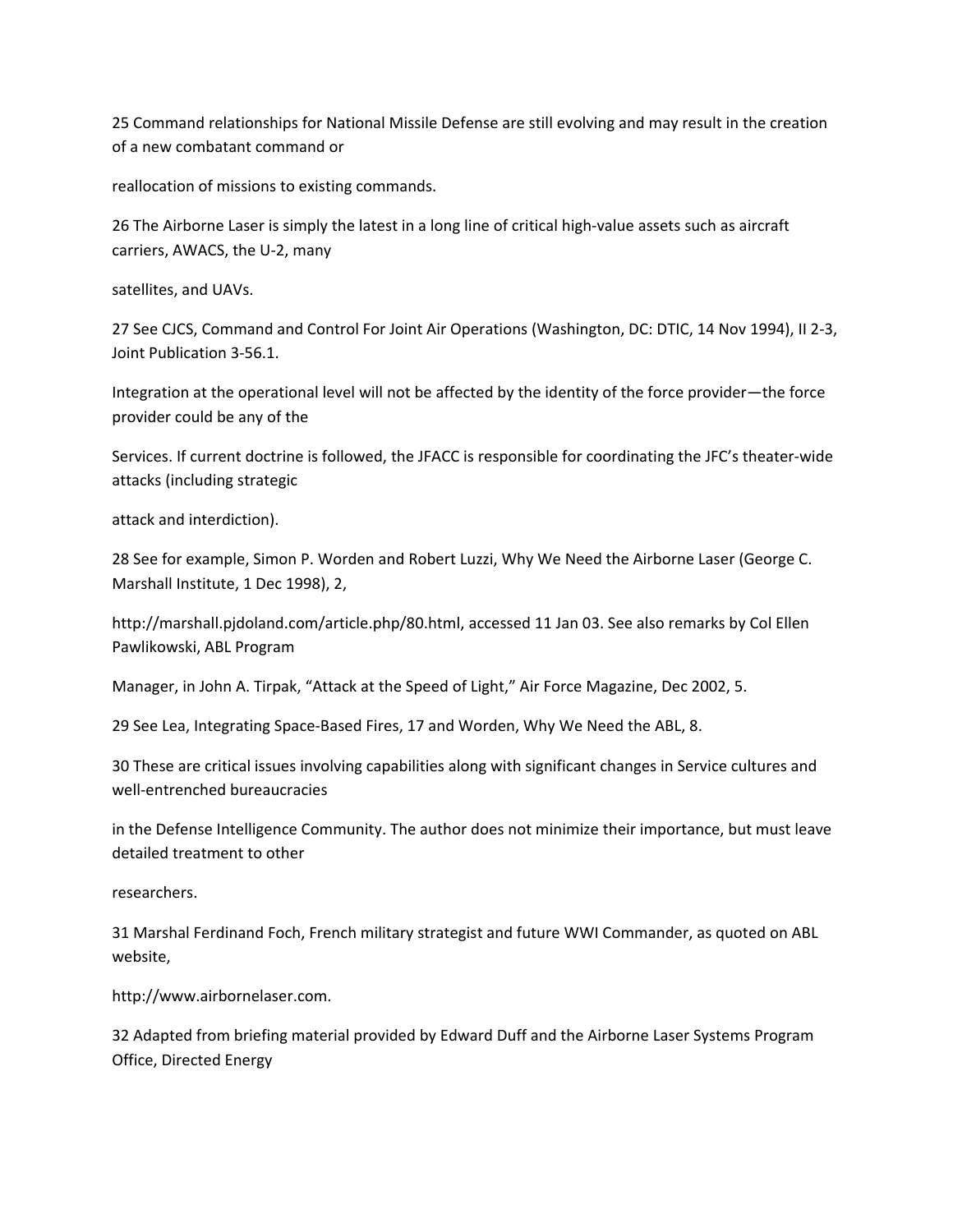Directorate, Phillips Research Site, Kirtland Air Force Base, NM, Airborne Laser Program – ABL Overview Briefing, 1998. Also, see

the ABL web site at http://www.airbornelaser.com.

33 Adapted from Airborne Laser Program – ABL Overview Briefing. Interdiction is a mission that becomes possible in the long term

with development of higher power lasers and beam control techniques that allow deeper penetration into the earth's atmosphere. For

the near term, it is possible using the existing ABL technologies to attack other targets in the air and, conceivably, in space. Arguably,

the business of acquiring, tracking, and destroying a boosting ballistic missile is more difficult than for other target sets.

34 The allegory "bullets of light" arises naturally as a way for scientists to explain laser system concepts in plain terms and has become

a ubiquitous reference. However, it also happens to form part of the title for an excellent historical account of Air Force laser

technology programs that led to the ABL. See Robert Duffner, Airborne Laser—Bullets of Light, (New York: Plenum Press, 1997), title

page.

35 Even some prominent airpower visionaries soft peddle the ABL, downplaying its significance as "just another shooter" (albeit a very

fast and deadly one) for established operational counterair missions. See Worden and Robert Luzzi, Why We Need the Airborne Laser,

### 2.

36 Sir Winston S. Churchill as quoted in Douglas Beason, "The Need for Technical Warriors," Aerospace Power Journal (Spring 2000):

1.

37 While the United States leads in overall development of DEWs, that lead is neither complete nor overly large. Practically every major

nation is conducting significant research and development in directed energy weapons, including many of our potential adversaries.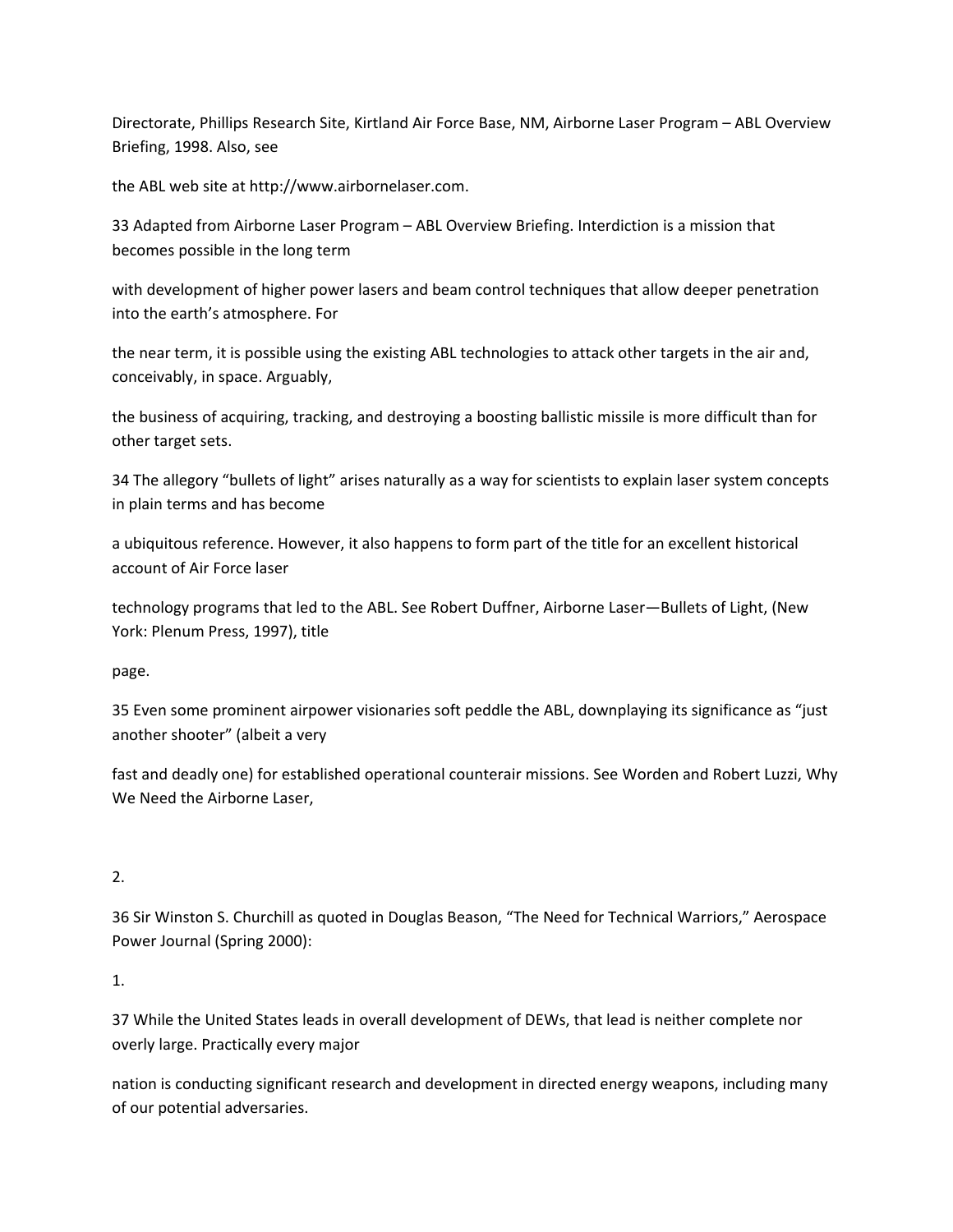China in particular has attached significant priority to DEWs, believing such weapons will provide an asymmetric advantage against

dominant U.S. conventional forces and space systems. For a detailed unclassified examination of Chinese high technology research

and development see Mark Stokes, China's Strategic Modernization: Implications for the United States (Strategic Studies Institute,

U.S. Army War College, Sep 1999), 109‐123. The author is a former Assistant Air Attaché to China and a current defense expert on the

Chinese military.

38 David A. Fulghum, "Lasers, HPM Weapons near Operational Status," Aviation Week and Space Technology, 22 Jul 2002, 3.

39 Department of the Air Force, Air Force Research Laboratory, Directed Energy Directorate, F‐16 Simulation Goes High Energy,

(Wright‐Patterson Air Force Base, OH: Jan 2003), http://www.afmc‐pub.wpafb.af.mil/HQAFMC/

PA/centennial/archive/news/story24.htm, accessed 11 Jan 2003.

40 See Under Secretary of Defense for Acquisition, Technology and Logistics memorandum dated 12 April 2002, "Evolutionary

Acquisition and Spiral Development." Evolutionary acquisition is a strategy that defines, develops, produces or acquires, and fields an

initial hardware or software increment (or block) of operational capability. Spiral development implements evolutionary acquisition

through an iterative process for developing a defined set of capabilities within one increment. Each increment may involve a number of

spirals and the process relies heavily upon collaboration between user, tester, and developer. Together, these approaches provide the

best means of getting advanced technologies to war fighters quickly while providing for follow‐on improvements in capability.

41 The author participated in early lethality studies for the ABL between 1996 and 2000.

42 See John Hanley, "Rapid Spiral Transformation," Transformation Trends (3 Feb 2003), 6‐7. The paper makes a cogent case for